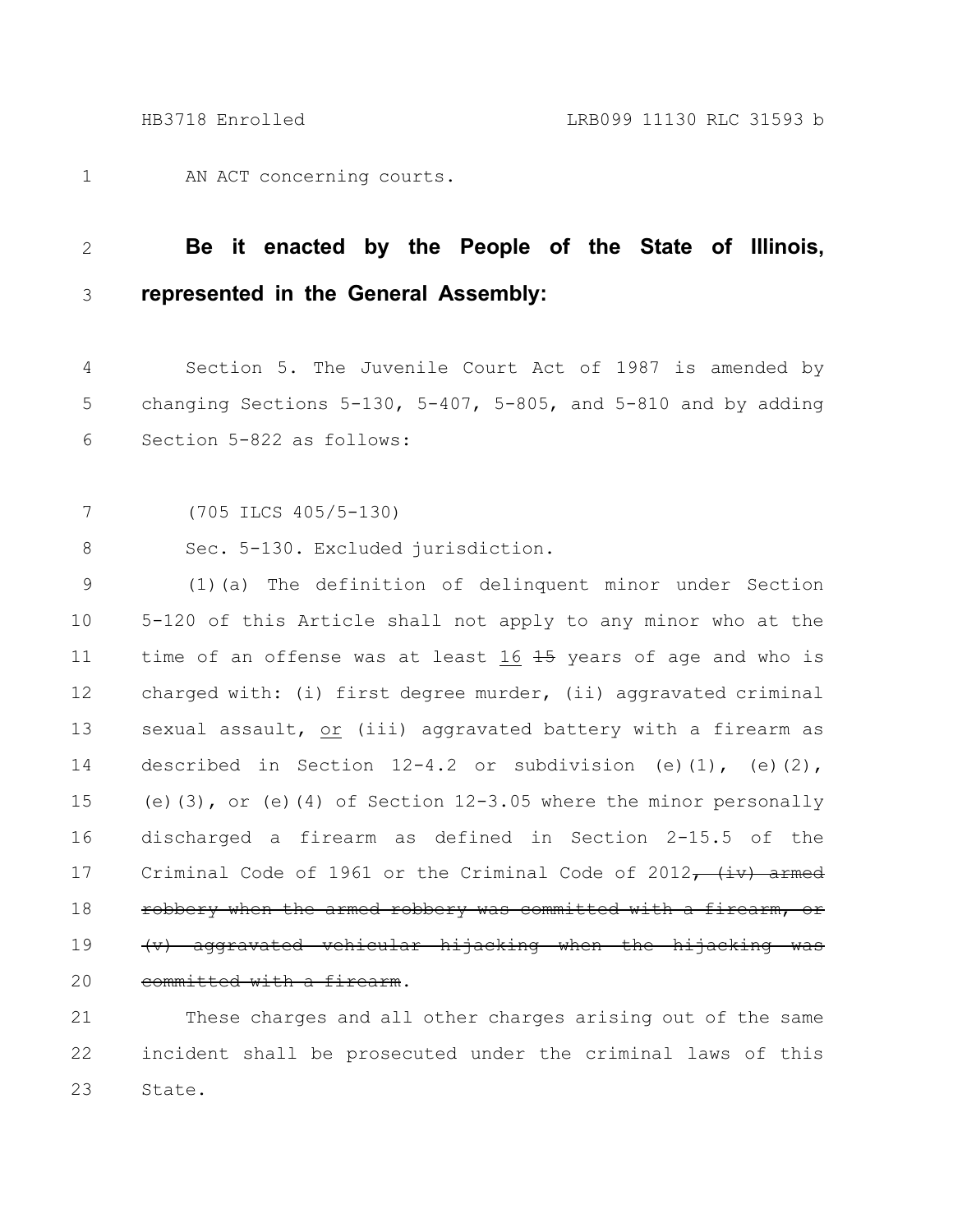HB3718 Enrolled - 2 - LRB099 11130 RLC 31593 b

(b)(i) If before trial or plea an information or indictment is filed that does not charge an offense specified in paragraph (a) of this subsection (1) the State's Attorney may proceed on any lesser charge or charges, but only in Juvenile Court under the provisions of this Article. The State's Attorney may proceed on a lesser charge if before trial the minor defendant knowingly and with advice of counsel waives, in writing, his or her right to have the matter proceed in Juvenile Court. 1 2 3 4 5 6 7 8

(ii) If before trial or plea an information or indictment is filed that includes one or more charges specified in paragraph (a) of this subsection (1) and additional charges that are not specified in that paragraph, all of the charges arising out of the same incident shall be prosecuted under the Criminal Code of 1961 or the Criminal Code of 2012. 9 10 11 12 13 14

(c)(i) If after trial or plea the minor is convicted of any offense covered by paragraph (a) of this subsection (1), then, in sentencing the minor, the court shall sentence the minor under Section 5-4.5-105 of the Unified Code of Corrections have available any or all dispositions prescribed for that offense under Chapter V of the Unified Code of Corrections. 15 16 17 18 19 20

(ii) If after trial or plea the court finds that the minor committed an offense not covered by paragraph (a) of this subsection (1), that finding shall not invalidate the verdict or the prosecution of the minor under the criminal laws of the State; however, unless the State requests a hearing for the purpose of sentencing the minor under Chapter V of the Unified 21 22 23 24 25 26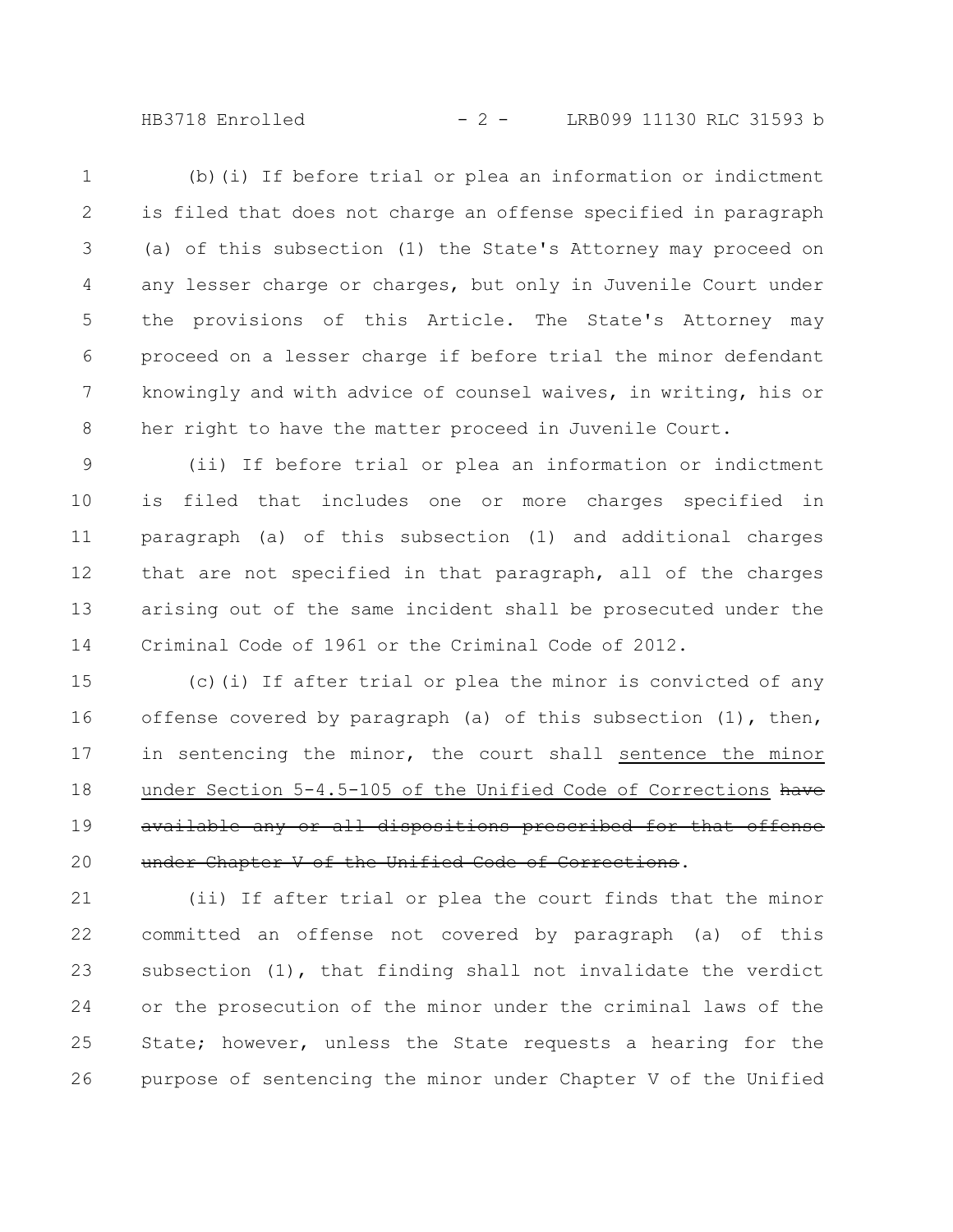HB3718 Enrolled - 3 - LRB099 11130 RLC 31593 b

Code of Corrections, the Court must proceed under Sections 5-705 and 5-710 of this Article. To request a hearing, the State must file a written motion within 10 days following the entry of a finding or the return of a verdict. Reasonable notice of the motion shall be given to the minor or his or her counsel. If the motion is made by the State, the court shall conduct a hearing to determine if the minor should be sentenced under Chapter V of the Unified Code of Corrections. In making its determination, the court shall consider among other matters: (a) whether there is evidence that the offense was committed in an aggressive and premeditated manner; (b) the age of the minor; (c) the previous history of the minor; (d) whether there are facilities particularly available to the Juvenile Court or the Department of Juvenile Justice for the treatment and rehabilitation of the minor; (e) whether the security of the public requires sentencing under Chapter V of the Unified Code of Corrections; and (f) whether the minor possessed a deadly weapon when committing the offense. The rules of evidence shall be the same as if at trial. If after the hearing the court finds that the minor should be sentenced under Chapter V of the Unified Code of Corrections, then the court shall sentence the minor under Section 5-4.5-105 of the Unified Code of Corrections accordingly having availabl any or all dispositions so prescribed. 1 2 3 4 5 6 7 8 9 10 11 12 13 14 15 16 17 18 19 20 21 22 23 24

- (2) (Blank). 25
- 26
- (3) (Blank).  $(a)$  The definition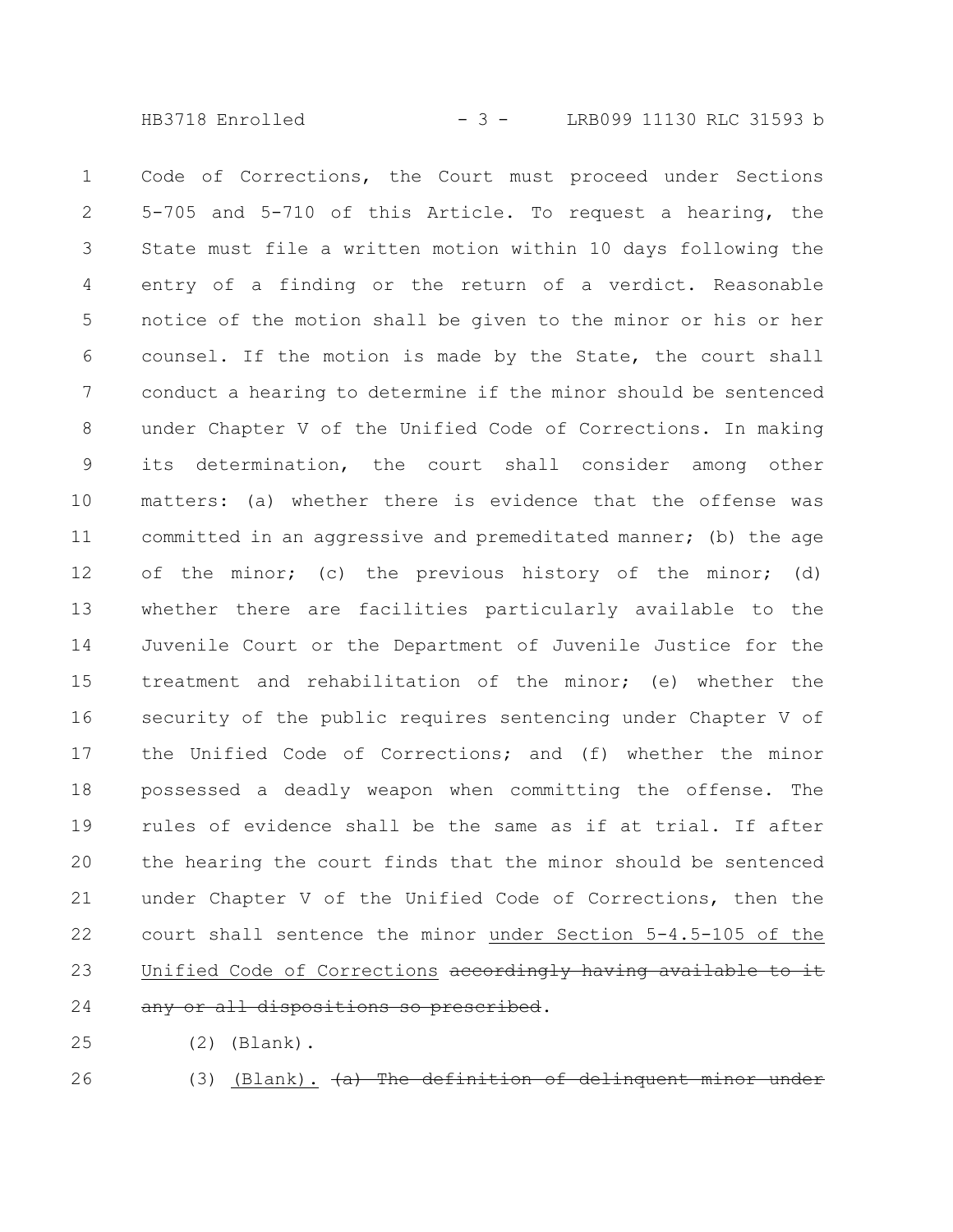HB3718 Enrolled  $- 4 -$  LRB099 11130 RLC 31593 b

Section 5-120 of this Article shall not apply to any minor who at the time of the offense was at least 15 years of age and who is charged with a violation of the provisions of paragraph  $(1)$ ,  $(3)$ ,  $(4)$ , or  $(10)$  of subsection  $(a)$  of Section 24-1 Criminal Code of 1961 or the Criminal Code of 2012 while in school, regardless of the time of day or the time of year, or on the real property comprising any school, regardless of the time of day or the time of year. School is defined, for purposes of this Section as any public or private elementary or secondary school, community college, college, or university. These charges and all other charges arising out of the incident shall be prosecuted under the criminal laws of this State. 1 2 3 4 5 6 7 8 9 10 11 12 13

(b)(i) If before trial or plea an information or indictment is filed that does not charge an offense specified in paragraph (a) of this subsection (3) the State's Attorney may proceed on any lesser charge or charges, but only in Juvenile Court under the provisions of this Article. The State's Attorney may proceed under the criminal laws of this State on a lesser charge if before trial the minor defendant knowingly and with advice of counsel waives, in writing, his or her right to have the matter proceed in Juvenile Court. 14 15 16 17 18 19 20 21 22

(ii) If before trial or plea an information or indictment is filed that includes one or more charges specified paragraph (a) of this subsection (3) and additional charges that are not specified in that paragraph, all of the charges 23 24 25 26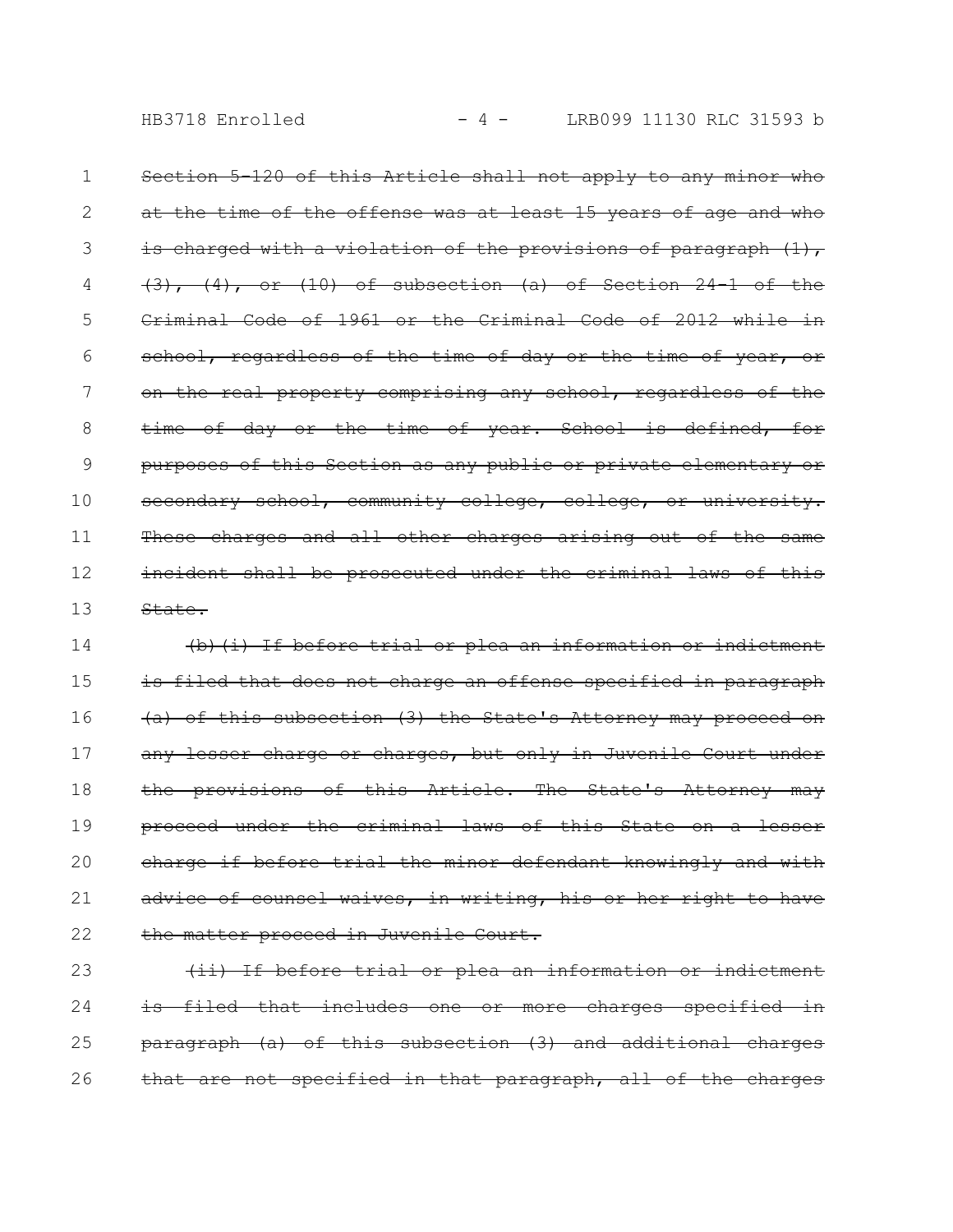arising out of the same incident shall be prosecuted under the criminal laws of this State.

(c)(i) If after trial or plea the minor is convicted of any offense covered by paragraph (a) of this subsection (3), then, in sentencing the minor, the court shall have available any or all dispositions prescribed for that offense under Chapter V of the Unified Code of Corrections. 3 4 5 6 7

(ii) If after trial or plea the court finds that the minor committed an offense not covered by paragraph (a) of this subsection (3), that finding shall not invalidate the verdict or the prosecution of the minor under the criminal laws of the State; however, unless the State requests a hearing for the purpose of sentencing the minor under Chapter V of the Unified Code of Corrections, the Court must proceed under Sections 5-705 and 5-710 of this Article. To request a hearing, the State must file a written motion within 10 days following the entry of a finding or the return of a verdict. Reasonable notice of the motion shall be given to the minor or his or her counsel. If the motion is made by the State, the court shall conduct a hearing to determine if the minor should be sentenced under Chapter V of the Unified Code of Corrections. In making its determination, the court shall consider among other matters: (a) whether there is evidence that the offense committed in an aggressive and premeditated manner; (b) the age of the minor; (c) the previous history of the minor; (d) whether there are facilities particularly available to the 8 9 10 11 12 13 14 15 16 17 18 19 20 21 22 23 24 25 26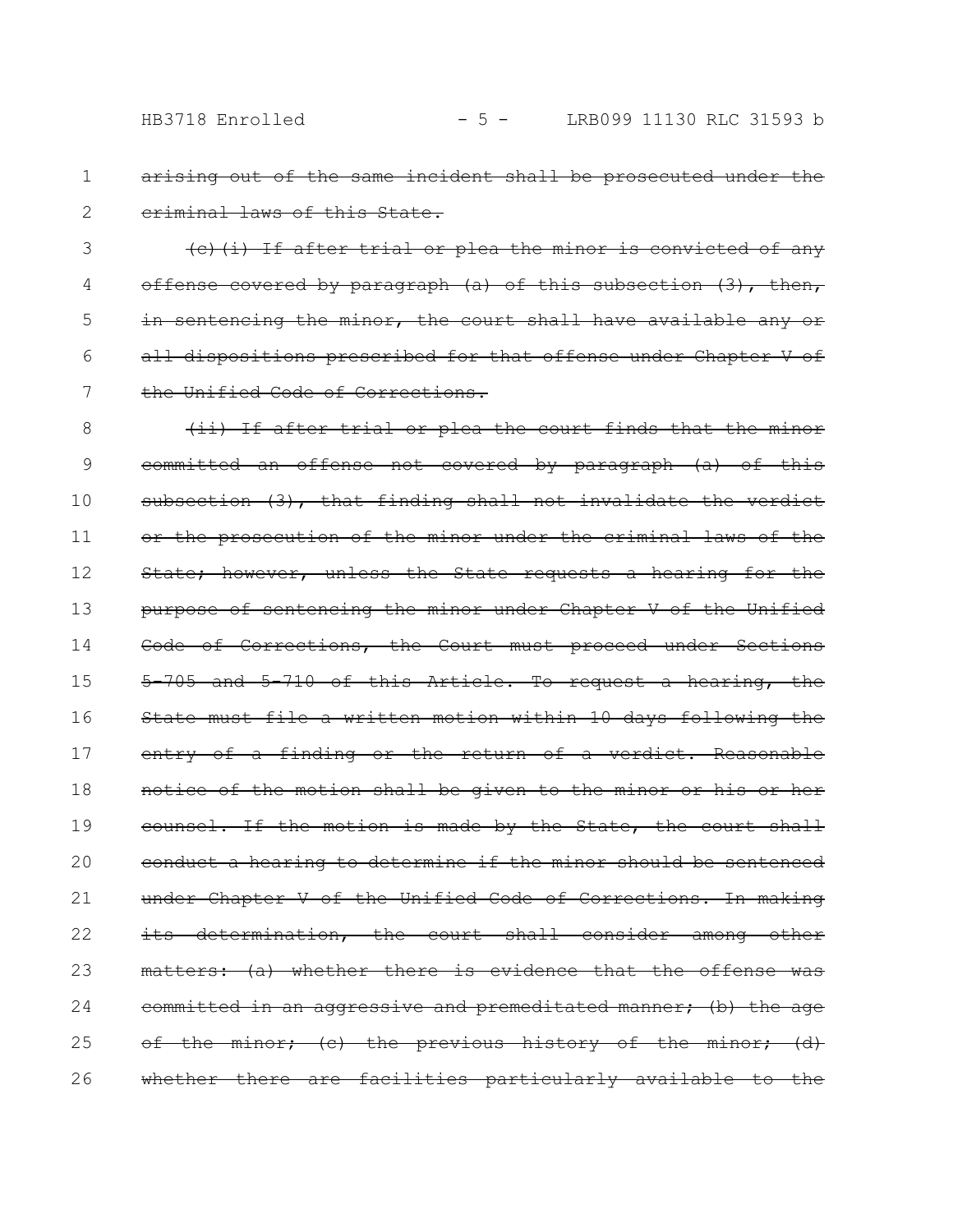HB3718 Enrolled  $- 6 -$  LRB099 11130 RLC 31593 b

Juvenile Court or the Department of Juvenile Justice for the treatment and rehabilitation of the minor; (e) whether the security of the public requires sentencing under Chapter V of the Unified Code of Corrections; and (f) whether the possessed a deadly weapon when committing the offense. The rules of evidence shall be the same as if at trial. If after the hearing the court finds that the minor should be sentenced under Chapter V of the Unified Code of Corrections, then the court shall sentence the minor accordingly having available to it any or all dispositions so prescribed. 1 2 3 4 5 6 7 8 9 10

 $(4)$  (Blank).  $\overline{a}$  The definition of delinquent minor under Section 5-120 of this Article shall not apply to any minor who at the time of an offense was at least 13 years of age and who is charged with first degree murder committed during the course of either aggravated criminal sexual assault, criminal sexual assault, or aggravated kidnaping. However, this subsection (4) does not include a minor charged with first degree murder based exclusively upon the accountability provisions of the Code of 1961 or the Criminal Code of 2012. 11 12 13 14 15 16 17 18 19

(b)(i) If before trial or plea an information or indictment is filed that does not charge first degree murder committed during the course of aggravated criminal sexual assault, criminal sexual assault, or aggravated kidnaping, the State's Attorney may proceed on any lesser charge or charges, but only in Juvenile Court under the provisions of this Article. The State's Attorney may proceed under the criminal laws 20 21 22 23 24 25 26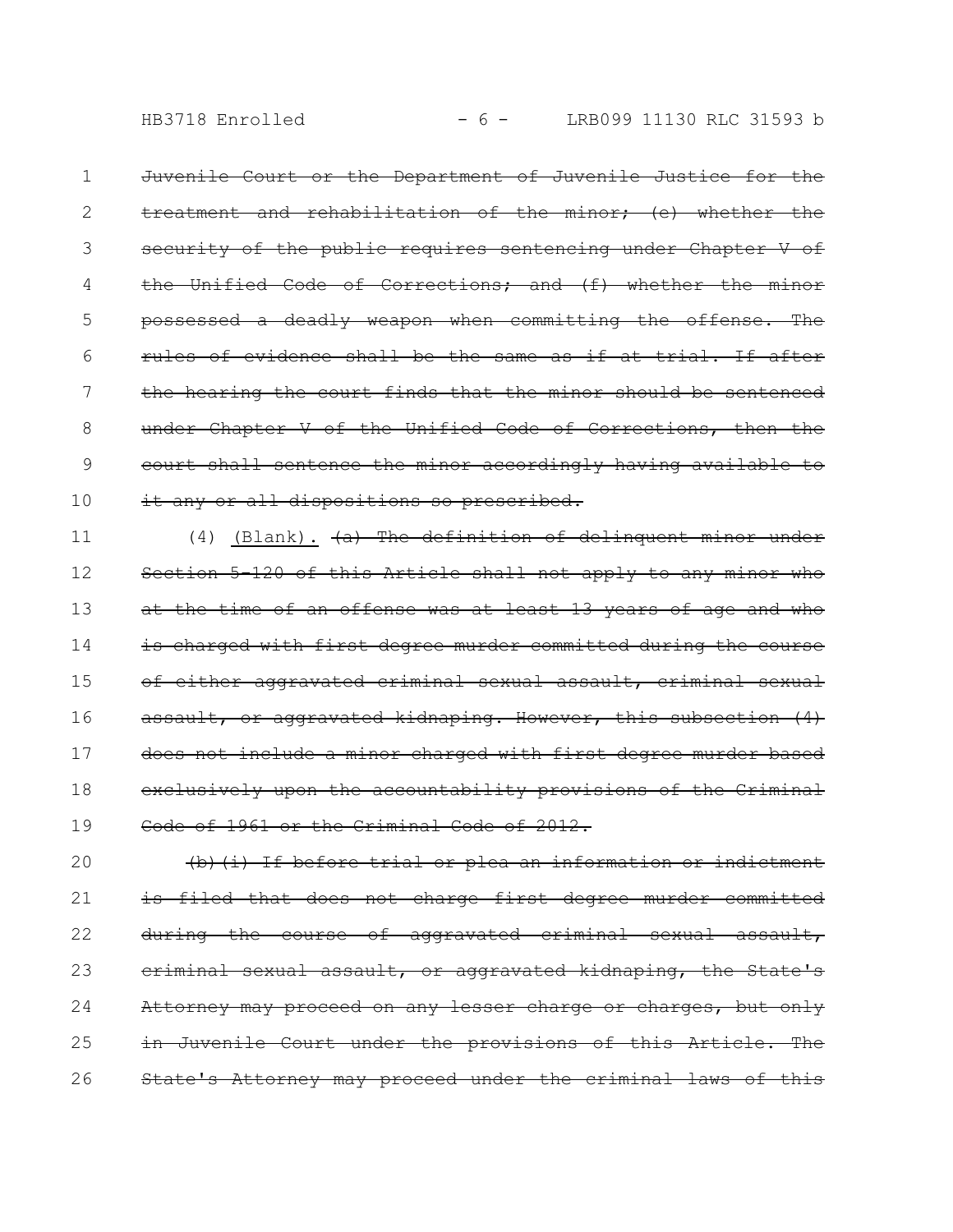State on a lesser charge if before trial the minor defendant knowingly and with advice of counsel waives, in writing, his or her right to have the matter proceed in Juvenile Court. 1 2 3

(ii) If before trial or plea an information or indictment is filed that includes first degree murder committed during the course of aggravated criminal sexual assault, criminal sexual assault, or aggravated kidnaping, and additional charges that are not specified in paragraph (a) of this subsection, all of the charges arising out of the same incident shall be prosecuted under the criminal laws of this State. 4 5 6 7 8 9 10

(c)(i) If after trial or plea the minor is convicted of first degree murder committed during the course of aggravated eriminal sexual assault, eriminal sexual assault, aggravated kidnaping, in sentencing the minor, the court shall have available any or all dispositions prescribed for that offense under Chapter V of the Unified Code of Corrections. 11 12 13 14 15 16

(ii) If the minor was not yet 15 years of age at the time of the offense, and if after trial or plea the court finds that the minor committed an offense other than first degree murder committed during the course of either aggravated criminal sexual assault, criminal sexual assault, or aggravated kidnapping, the finding shall not invalidate the verdict or the prosecution of the minor under the criminal laws of the State, however, unless the State requests a hearing for the purpose of sentencing the minor under Chapter V of the Unified Code of Corrections, the Court must proceed under Sections 5-705 and 17 18 19 20 21 22 23 24 25 26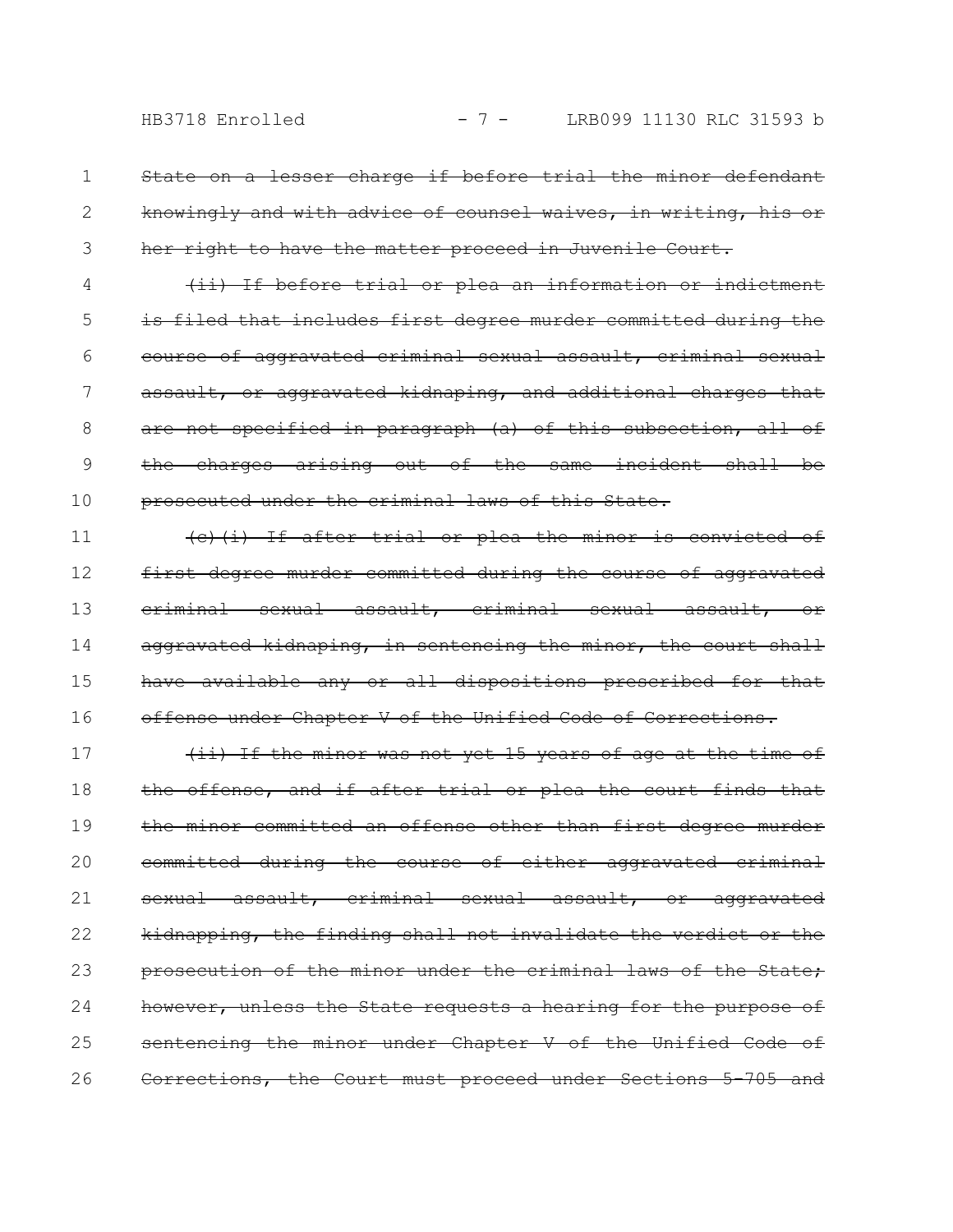5-710 of this Article. To request a hearing, the State must file a written motion within 10 days following the entry of a finding or the return of a verdict. Reasonable notice of motion shall be given to the minor or his or her counsel. the motion is made by the State, the court shall conduct a hearing to determine whether the minor should be sentenced under Chapter V of the Unified Code of Corrections. In making its determination, the court shall consider among other matters: (a) whether there is evidence that the offense was committed in an aggressive and premeditated manner; (b) the age of the minor; (c) the previous delinquent history of the minor; (d) whether there are facilities particularly available to the Juvenile Court or the Department of Juvenile Justice for treatment and rehabilitation of the minor; (e) whether the best interest of the minor and the security of the public require sentencing under Chapter V of the Unified Code of Corrections; and (f) whether the minor possessed a deadly weapon when committing the offense. The rules of evidence shall be the as if at trial. If after the hearing the court finds that the minor should be sentenced under Chapter V of the Unified Code of Corrections, then the court shall sentence the accordingly having available to it any or all dispositions so prescribed. 1 2 3 4 5 6 7 8 9 10 11 12 13 14 15 16 17 18 19 20 21 22 23

(5) (Blank).  $(a)$  The definition of delinquent minor under Section 5-120 of this Article shall not apply to any minor who is charged with a violation of subsection (a) of Section 24 25 26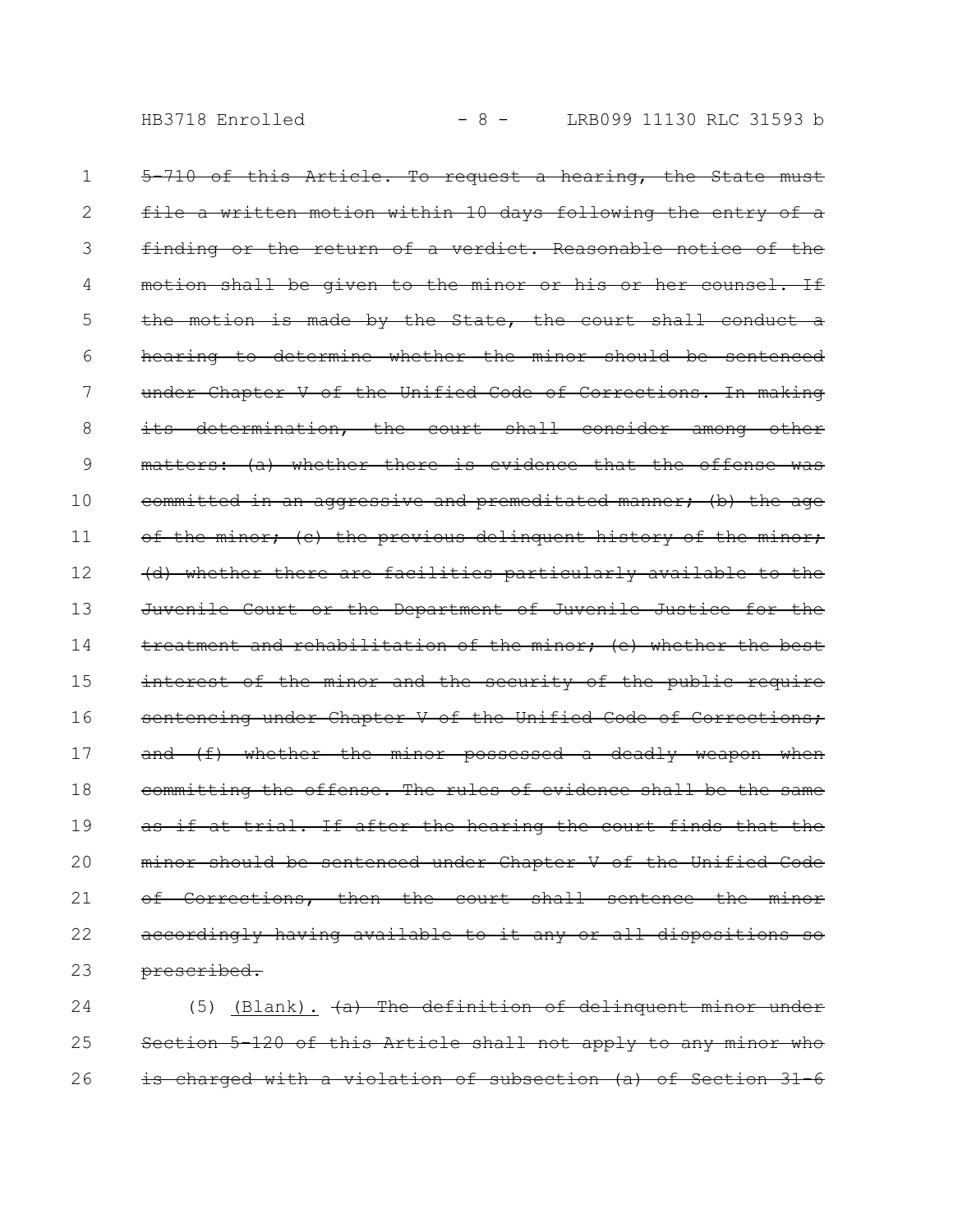or Section 32-10 of the Criminal Code of 1961 or the Criminal Code of 2012 when the minor is subject to prosecution under the criminal laws of this State as a result of the application of the provisions of Section 5-125, or subsection (1) or (2) of this Section. These charges and all other charges arising out of the same incident shall be prosecuted under the criminal laws of this State. 1 2 3 4 5 6 7

(b)(i) If before trial or plea an information or indictment is filed that does not charge an offense specified in paragraph (a) of this subsection (5), the State's Attorney may proceed on any lesser charge or charges, but only in Juvenile Court under the provisions of this Article. The State's Attorney may proceed under the criminal laws of this State on a less charge if before trial the minor defendant knowingly and with advice of counsel waives, in writing, his or her right to have the matter proceed in Juvenile Court. 8 9 10 11 12 13 14 15 16

(ii) If before trial or plea an information or indictment is filed that includes one or more charges specified in paragraph (a) of this subsection (5) and additional charges that are not specified in that paragraph, all of the charges arising out of the same incident shall be prosecuted under the criminal laws of this State. 17 18 19 20 21 22

(c)(i) If after trial or plea the minor is convicted of any offense covered by paragraph (a) of this subsection (5), then, in sentencing the minor, the court shall have available any or all dispositions prescribed for that offense under Chapter V of 23 24 25 26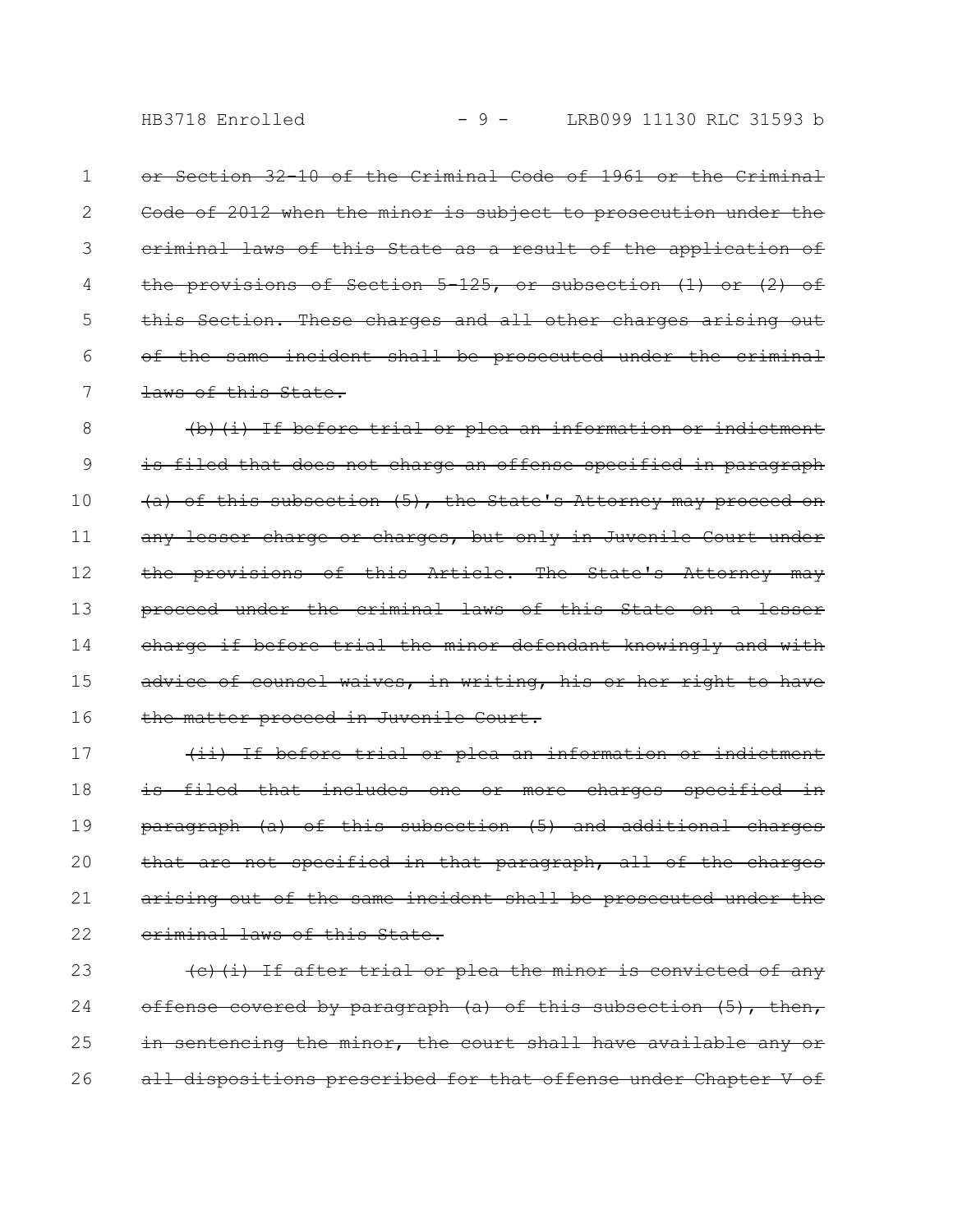the Unified Code of Corrections.

(ii) If after trial or plea the court finds that the minor committed an offense not covered by paragraph (a) of this subsection (5), the conviction shall not invalidate or the prosecution of the minor under the criminal laws of this State; however, unless the State requests a hearing for the purpose of sentencing the minor under Chapter V of the Unified Code of Corrections, the Court must proceed under Sections 5-705 and 5-710 of this Article. To request a hearing, the State must file a written motion within 10 days following the entry of a finding or the return of a verdict. Reasonable notice of the motion shall be given to the minor or his or counsel. If the motion is made by the State, the court shall conduct a hearing to determine if whether the minor should be sentenced under Chapter V of the Unified Code of Corrections. In making its determination, the court shall consider among other matters: (a) whether there is evidence that the offense was committed in an aggressive and premeditated manner; (b) the age of the minor; (c) the previous delinquent history of the minor; (d) whether there are facilities particularly available to the Juvenile Court or the Department of Juvenile Justice for the treatment and rehabilitation of the minor; (e) whether the security of the public requires sentencing under Chapter V of the Unified Code of Corrections; and (f) whether the minor possessed a deadly weapon when committing the offense. The rules of evidence shall be the same as if at trial. If after 2 3 4 5 6 7 8 9 10 11 12 13 14 15 16 17 18 19 20 21 22 23 24 25 26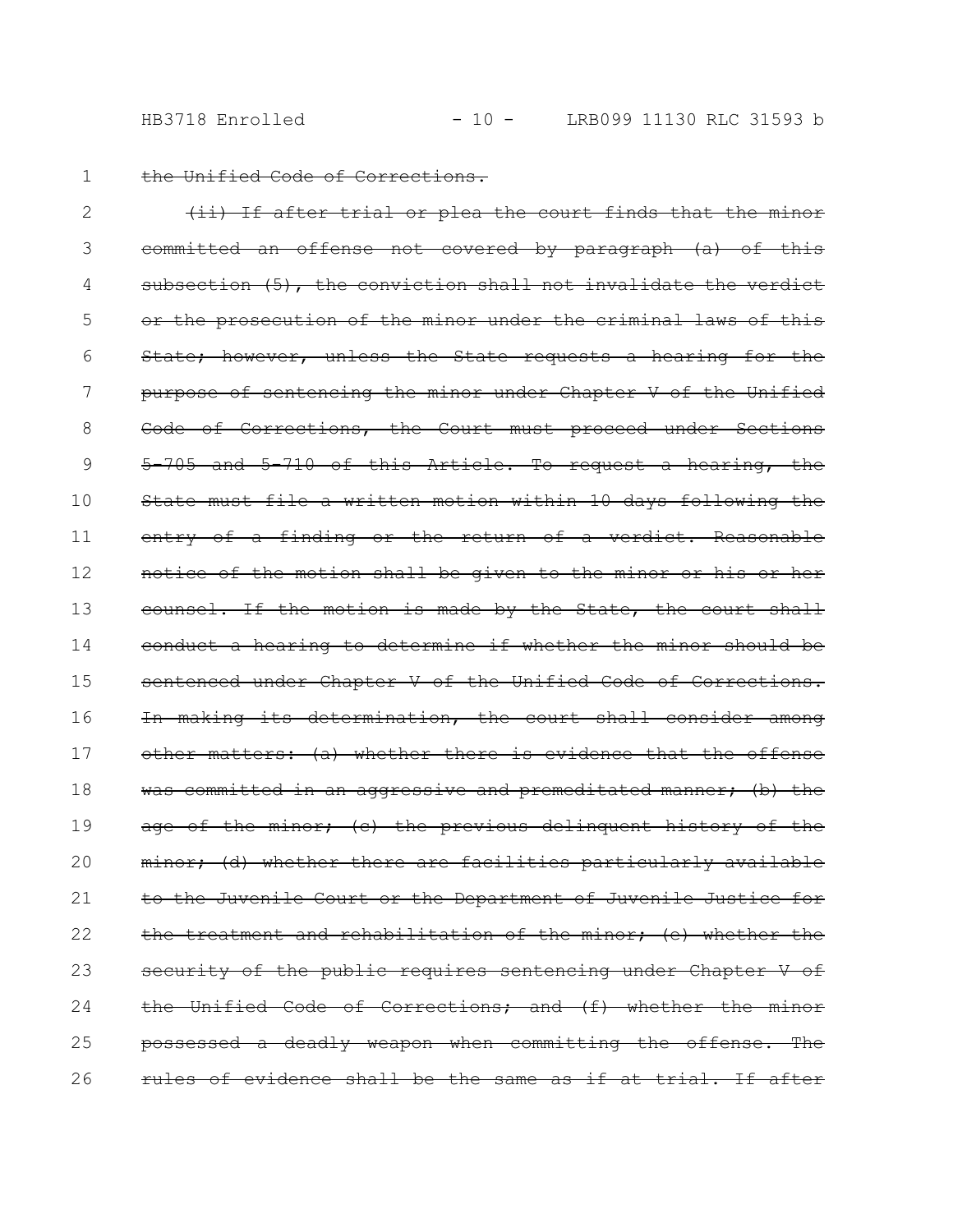hearing the court finds that the minor should Chapter V of the Unified Code of Corrections, court shall sentence the minor accordingly having any or all dispositions so prescribed. 1 2 3 4

(6) (Blank). The definition of delinquent minor under Section 5-120 of this Article shall not apply to any minor pursuant to subsection  $(1)$  or  $(3)$  or Section 5-805 previously been placed under the jurisdiction eriminal court and has been convicted of a crime under eriminal or penal statute. Such a minor shall be prosecution under the criminal laws of this State. 5 6 7 8 9 10 11

(7) The procedures set out in this Article for the investigation, arrest and prosecution of juvenile offenders shall not apply to minors who are excluded from jurisdiction of the Juvenile Court, except that minors under 18 years of age shall be kept separate from confined adults. 12 13 14 15 16

(8) Nothing in this Act prohibits or limits the prosecution of any minor for an offense committed on or after his or her 18th birthday even though he or she is at the time of the offense a ward of the court. 17 18 19 20

(9) If an original petition for adjudication of wardship alleges the commission by a minor 13 years of age or over of an act that constitutes a crime under the laws of this State, the minor, with the consent of his or her counsel, may, at any time before commencement of the adjudicatory hearing, file with the court a motion that criminal prosecution be ordered and that 21 22 23 24 25 26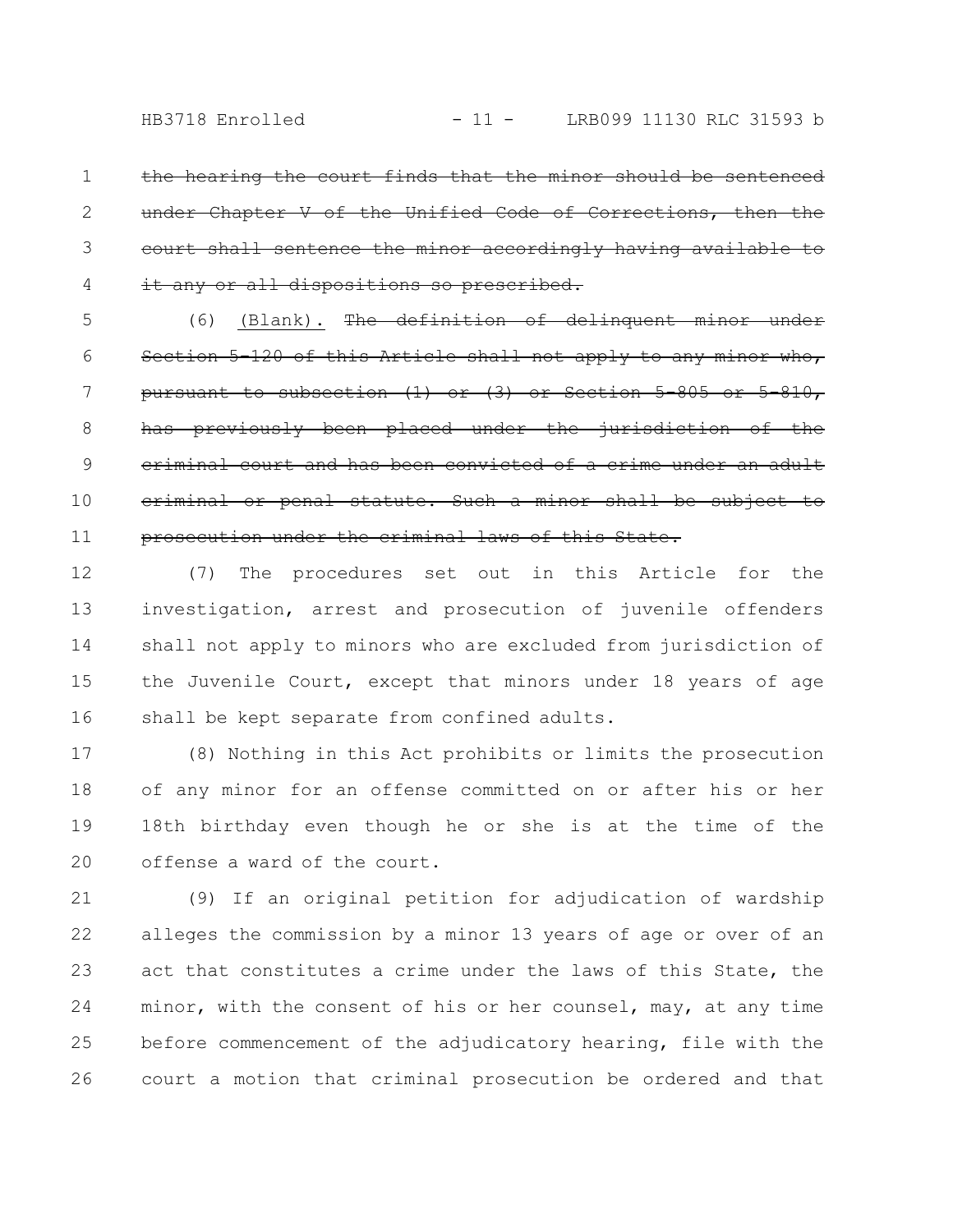the petition be dismissed insofar as the act or acts involved in the criminal proceedings are concerned. If such a motion is filed as herein provided, the court shall enter its order accordingly. 1 2 3 4

(10) If, prior to August 12, 2005 (the effective date of Public Act 94-574), a minor is charged with a violation of Section 401 of the Illinois Controlled Substances Act under the criminal laws of this State, other than a minor charged with a Class X felony violation of the Illinois Controlled Substances Act or the Methamphetamine Control and Community Protection Act, any party including the minor or the court sua sponte may, before trial, move for a hearing for the purpose of trying and sentencing the minor as a delinquent minor. To request a hearing, the party must file a motion prior to trial. Reasonable notice of the motion shall be given to all parties. On its own motion or upon the filing of a motion by one of the parties including the minor, the court shall conduct a hearing to determine whether the minor should be tried and sentenced as a delinquent minor under this Article. In making its determination, the court shall consider among other matters: 5 6 7 8 9 10 11 12 13 14 15 16 17 18 19 20

21

(a) The age of the minor;

(b) Any previous delinquent or criminal history of the minor; 22 23

(c) Any previous abuse or neglect history of the minor; (d) Any mental health or educational history of the minor, or both; and 24 25 26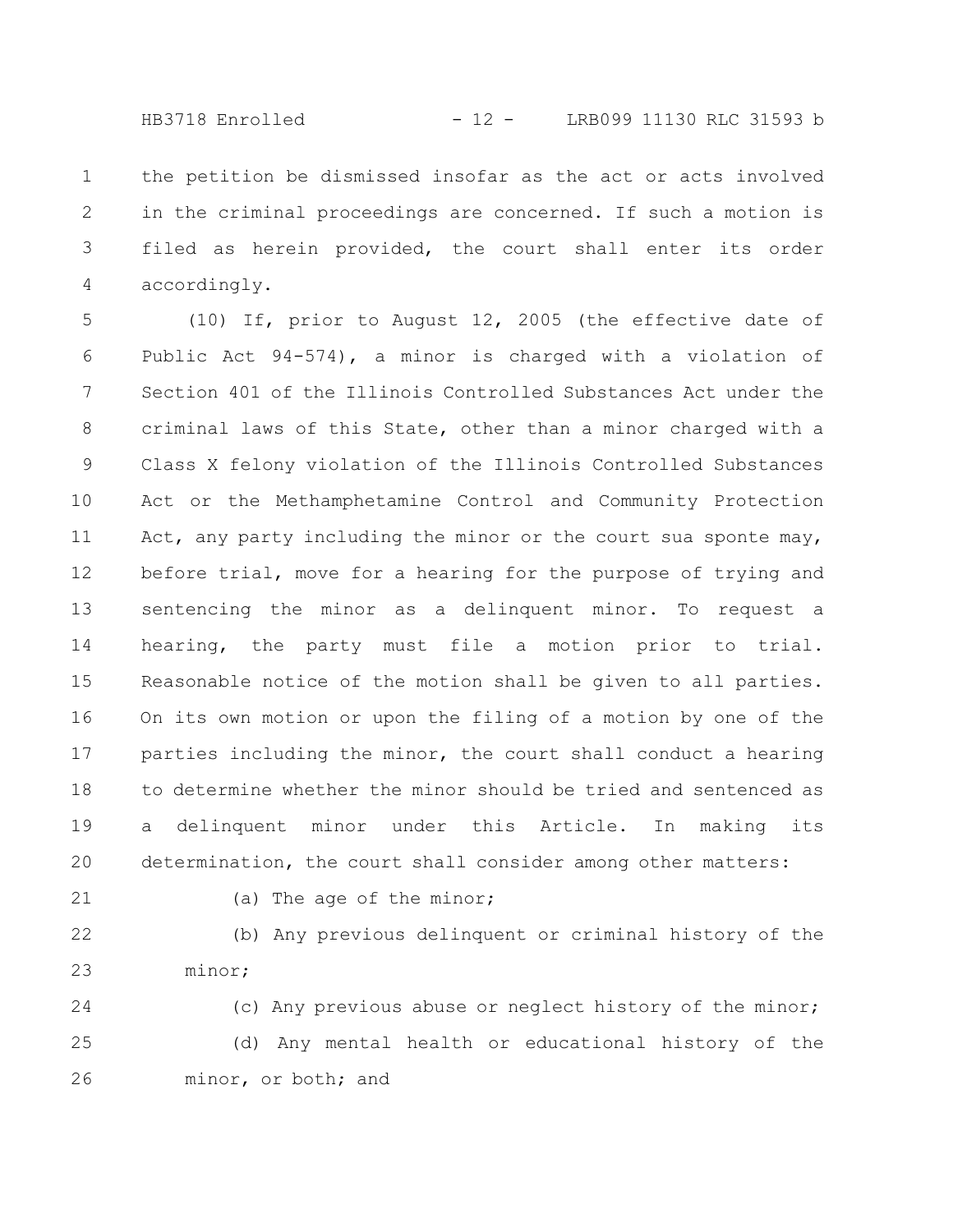HB3718 Enrolled - 13 - LRB099 11130 RLC 31593 b

(e) Whether there is probable cause to support the charge, whether the minor is charged through accountability, and whether there is evidence the minor possessed a deadly weapon or caused serious bodily harm during the offense. 1 2 3 4 5

Any material that is relevant and reliable shall be admissible at the hearing. In all cases, the judge shall enter an order permitting prosecution under the criminal laws of Illinois unless the judge makes a finding based on a preponderance of the evidence that the minor would be amenable to the care, treatment, and training programs available through the facilities of the juvenile court based on an evaluation of the factors listed in this subsection (10). 6 7 8 9 10 11 12 13

(11) The changes made to this Section by Public Act 98-61 apply to a minor who has been arrested or taken into custody on or after January 1, 2014 (the effective date of Public Act  $98 - 61$ . 14 15 16 17

(Source: P.A. 97-1150, eff. 1-25-13; 98-61, eff. 1-1-14; 98-756, eff. 7-16-14.) 18 19

(705 ILCS 405/5-407) 20

Sec. 5-407. Processing of juvenile in possession of a firearm. 21 22

(a) If a law enforcement officer detains a minor pursuant to Section 10-27.1A of the School Code, the officer shall deliver the minor to the nearest juvenile officer, in the 23 24 25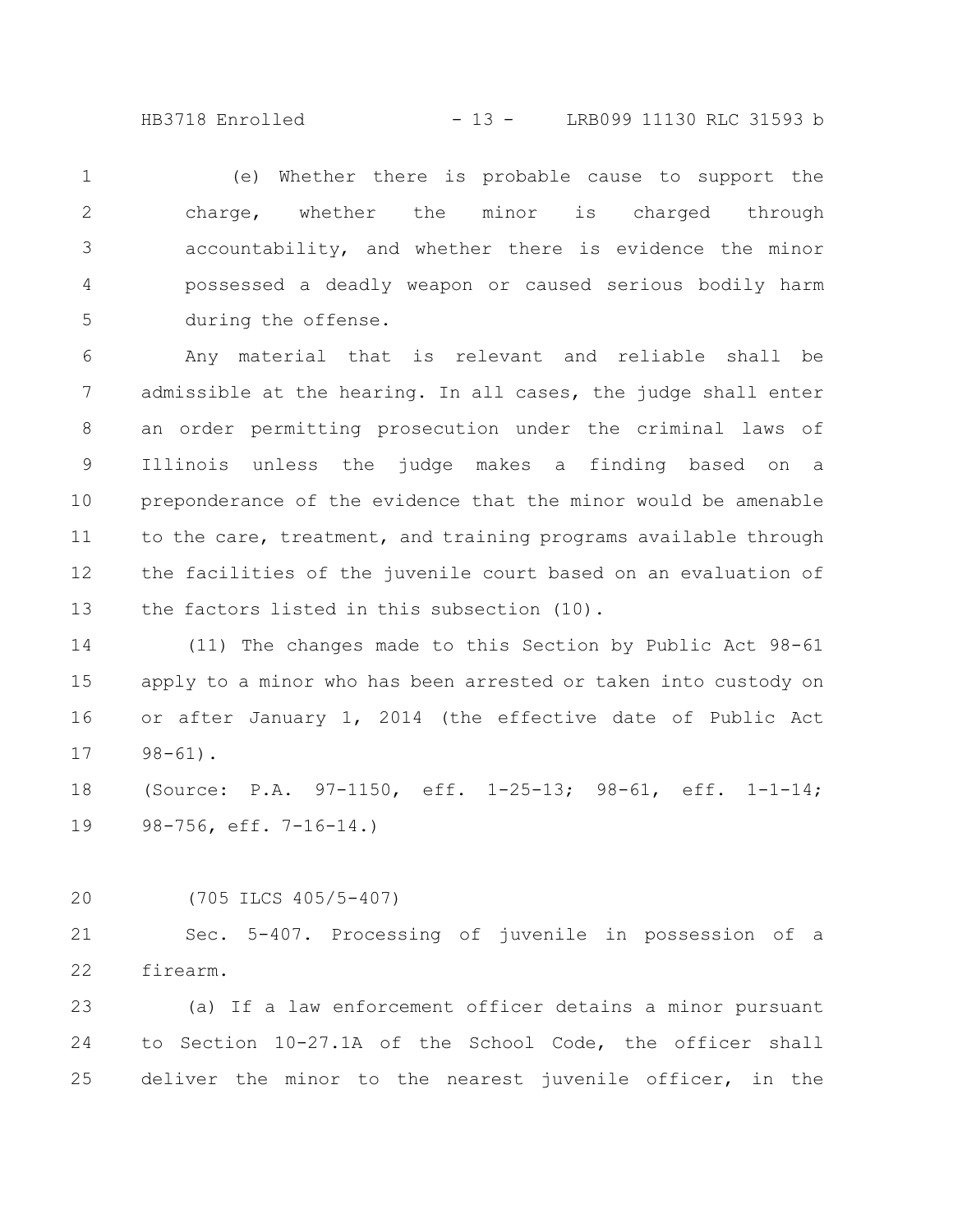HB3718 Enrolled - 14 - LRB099 11130 RLC 31593 b

manner prescribed by subsection (2) of Section 5-405 of this Act. The juvenile officer shall deliver the minor without unnecessary delay to the court or to the place designated by rule or order of court for the reception of minors. In no event shall the minor be eligible for any other disposition by the juvenile police officer, notwithstanding the provisions of subsection (3) of Section 5-405 of this Act. 1 2 3 4 5 6 7

(b) Minors not excluded from this Act's jurisdiction subsection (3)(a) of Section 5-130 of this Act shall be brought before a judicial officer within 40 hours, exclusive of Saturdays, Sundays, and court-designated holidays, for a detention hearing to determine whether he or she shall be further held in custody. If the court finds that there is probable cause to believe that the minor is a delinquent minor by virtue of his or her violation of item (4) of subsection (a) of Section 24-1 of the Criminal Code of 1961 or the Criminal Code of 2012 while on school grounds, that finding shall create a presumption that immediate and urgent necessity exists under subdivision (2) of Section 5-501 of this Act. Once the presumption of immediate and urgent necessity has been raised, the burden of demonstrating the lack of immediate and urgent necessity shall be on any party that is opposing detention for the minor. Should the court order detention pursuant to this Section, the minor shall be detained, pending the results of a court-ordered psychological evaluation to determine if the minor is a risk to himself, herself, or others. Upon receipt of 8 9 10 11 12 13 14 15 16 17 18 19 20 21 22 23 24 25 26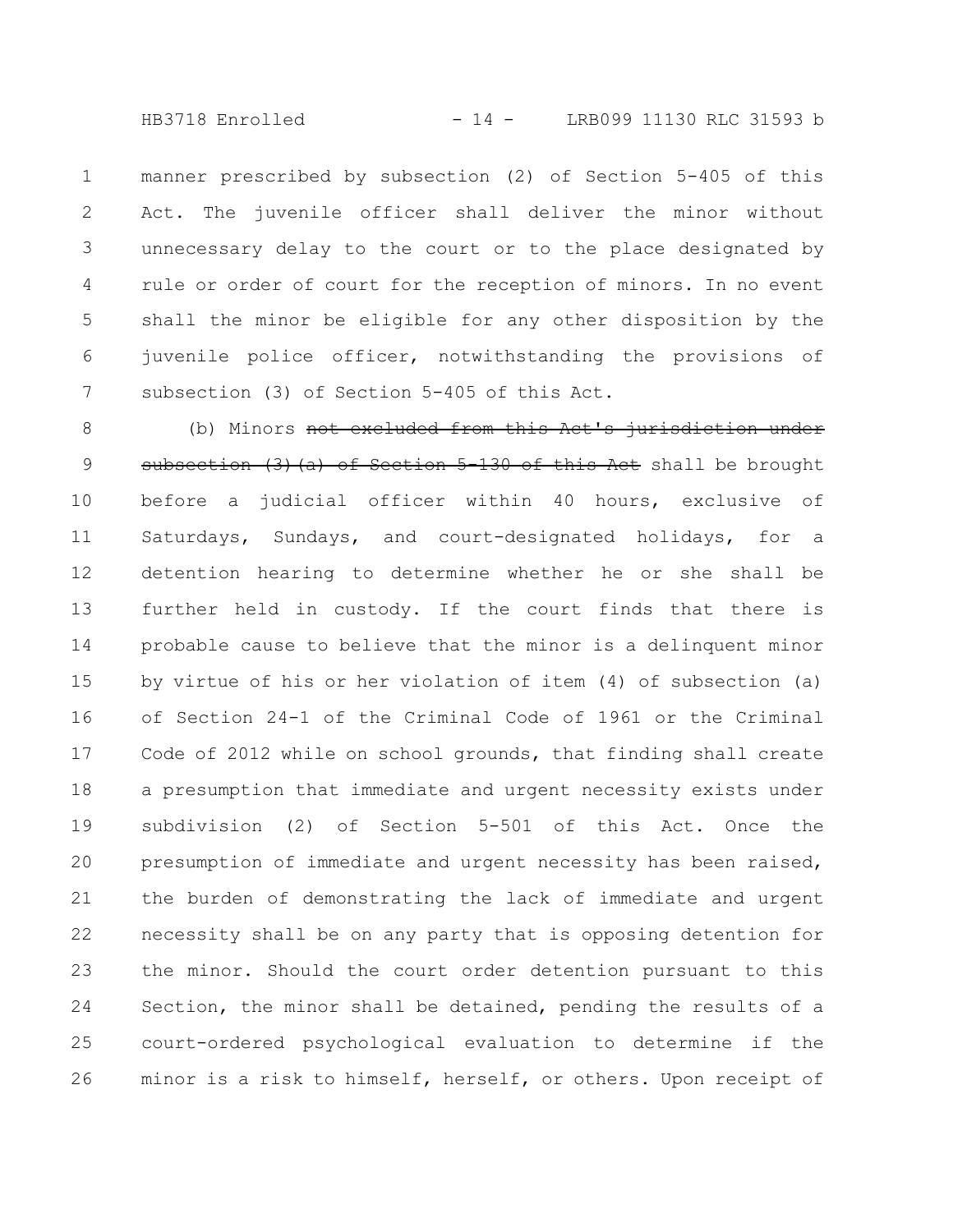HB3718 Enrolled - 15 - LRB099 11130 RLC 31593 b

the psychological evaluation, the court shall review the determination regarding the existence of urgent and immediate necessity. The court shall consider the psychological evaluation in conjunction with the other factors identified in subdivision (2) of Section 5-501 of this Act in order to make a de novo determination regarding whether it is a matter of immediate and urgent necessity for the protection of the minor or of the person or property of another that the minor be detained or placed in a shelter care facility. In addition to the pre-trial conditions found in Section 5-505 of this Act, the court may order the minor to receive counseling and any other services recommended by the psychological evaluation as a condition for release of the minor. 1 2 3 4 5 6 7 8 9 10 11 12 13

(c) Upon making a determination that the student presents a risk to himself, herself, or others, the court shall issue an order restraining the student from entering the property of the school if he or she has been suspended or expelled from the school as a result of possessing a firearm. The order shall restrain the student from entering the school and school owned or leased property, including any conveyance owned, leased, or contracted by the school to transport students to or from school or a school-related activity. The order shall remain in effect until such time as the court determines that the student no longer presents a risk to himself, herself, or others. 14 15 16 17 18 19 20 21 22 23 24

(d) Psychological evaluations ordered pursuant to subsection (b) of this Section and statements made by the minor 25 26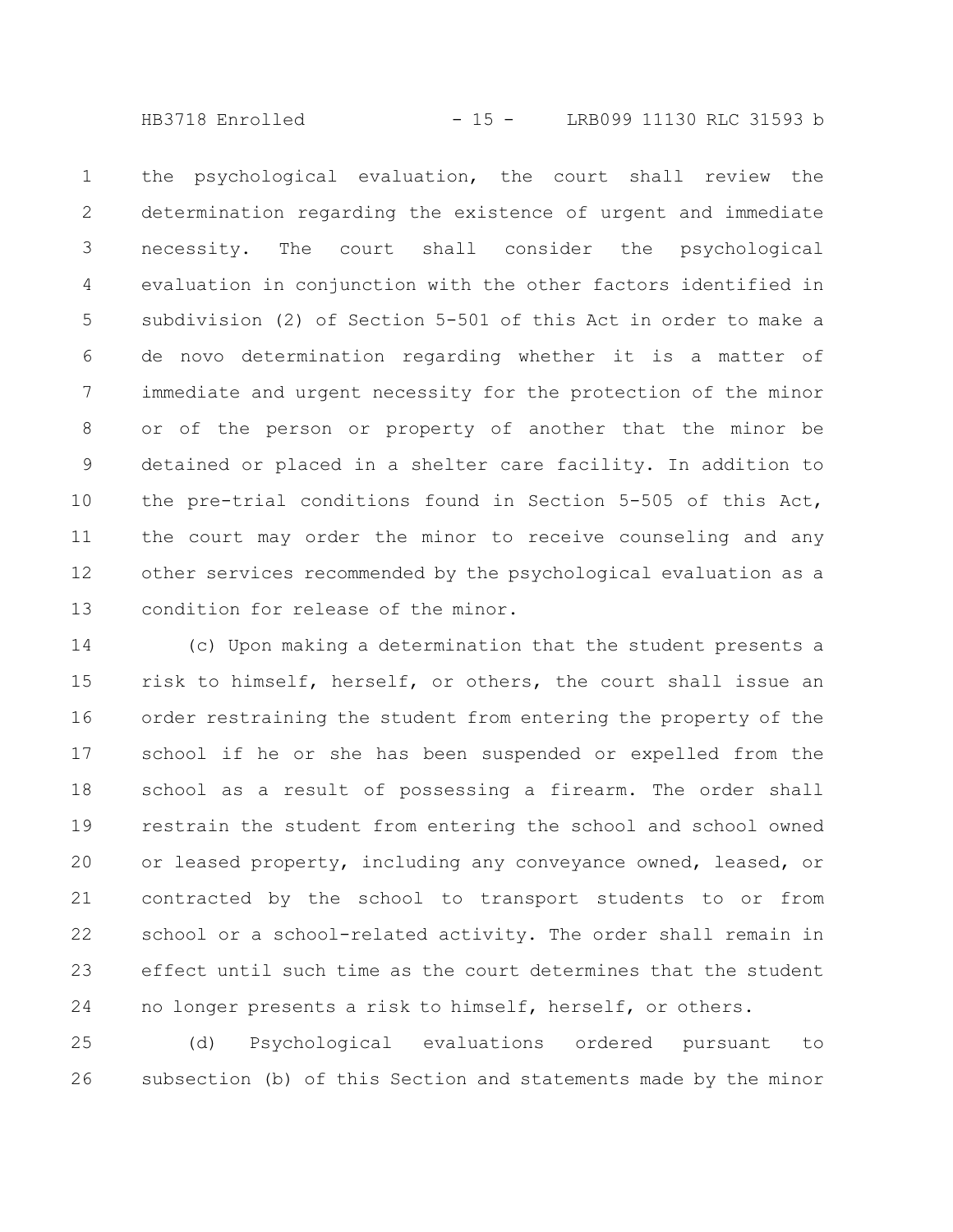HB3718 Enrolled - 16 - LRB099 11130 RLC 31593 b

during the course of these evaluations, shall not be admissible on the issue of delinquency during the course of any adjudicatory hearing held under this Act. 1 2 3

4

(e) In this Section:

"School" means any public or private elementary or secondary school. 5 6

"School grounds" includes the real property comprising any school, any conveyance owned, leased, or contracted by a school to transport students to or from school or a school-related activity, or any public way within 1,000 feet of the real property comprising any school. 7 8 9 10 11

(Source: P.A. 97-1150, eff. 1-25-13.) 12

(705 ILCS 405/5-805) 13

Sec. 5-805. Transfer of jurisdiction. 14

15

(1) (Blank). Mandatory transfers.

 $(a)$  If a petition alleges commission by a minor vears of age or older of an act that constitutes felony under the laws of this State, and if a motion by the State's Attorney to prosecute the minor under laws of Illinois for the alleged forcibl that (i) the minor has previously been adjudicated delinquent or found guilty for commission of constitutes a felony under the laws of this other state and  $(i)$  the act that constitutes committed in furtherance of criminal activity 16 17 18 19 20 21 22 23 24 25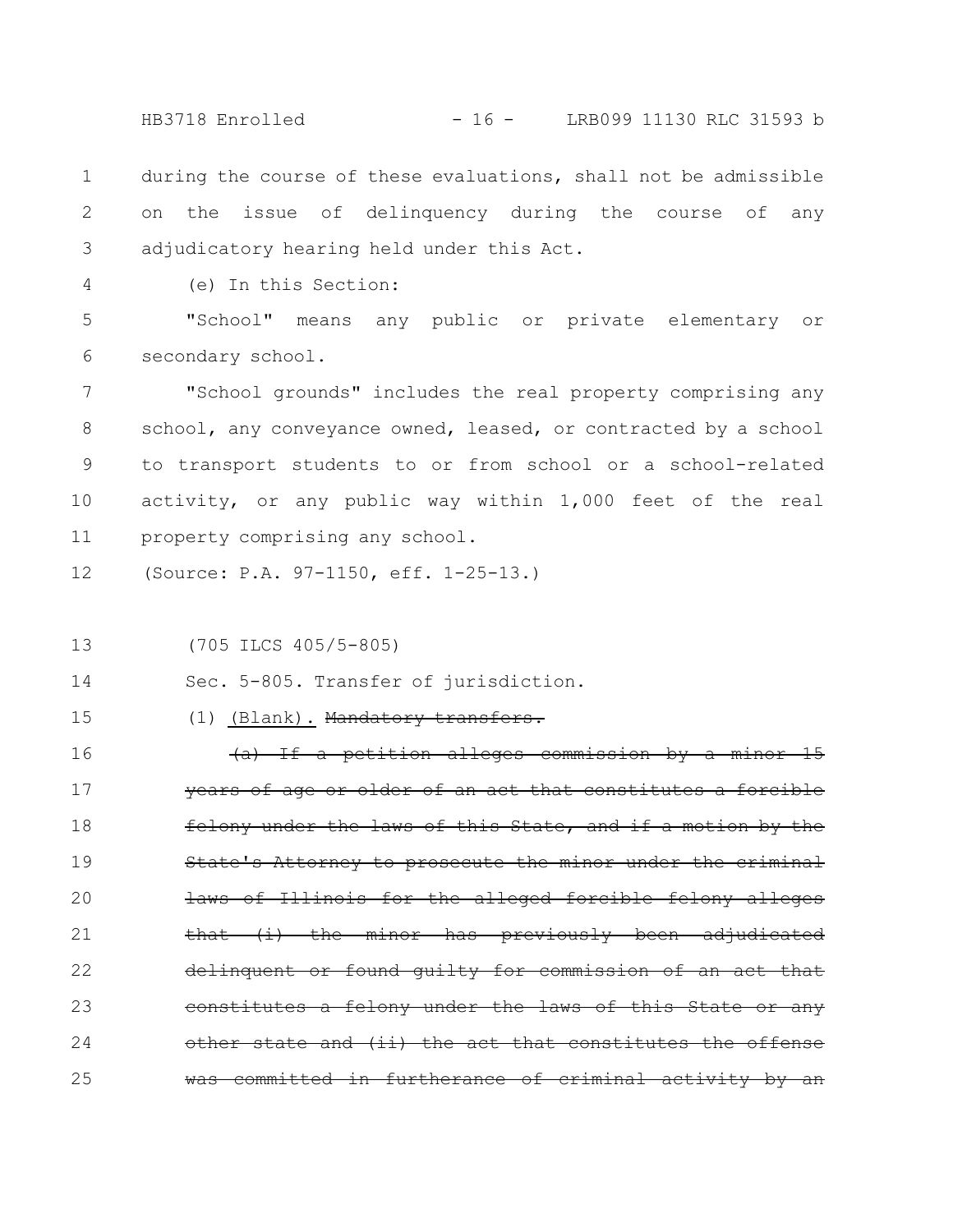2

3

4

5

organized gang, the Juvenile Judge assigned to hear and determine those motions shall, upon determining that there is probable cause that both allegations are true, order permitting prosecution under the Illinois.

(b) If a petition alleges commission by a minor 15 years of age or older of an act that constitutes a felony under the laws of this State, and if a motion by a State's Attorney to prosecute the minor under the criminal laws of Illinois for the alleged felony alleges that (i) the minor has previously been adjudicated delinquent or found guilty for commission of an act that constitutes a forcible felony under the laws of this State or any other state and the act that constitutes the offense was committed furtherance of criminal activities by an organized gang, the Juvenile Judge assigned to hear and determine those motions shall, upon determining that there is probable eause that both allegations are true, enter permitting prosecution under the criminal laws of Illinois. 6 7 8 9 10 11 12 13 14 15 16 17 18 19 20

(c) If a petition alleges commission by a minor 15  $\frac{1}{2}$  years of age or older of: (i) an act that constitutes offense enumerated in the presumptive transfer provisions of subsection (2); and (ii) the minor has previously been adjudicated delinquent or found quilty of a forcible felony, the Juvenile Judge designated to hear and determine 21 22 23 24 25 26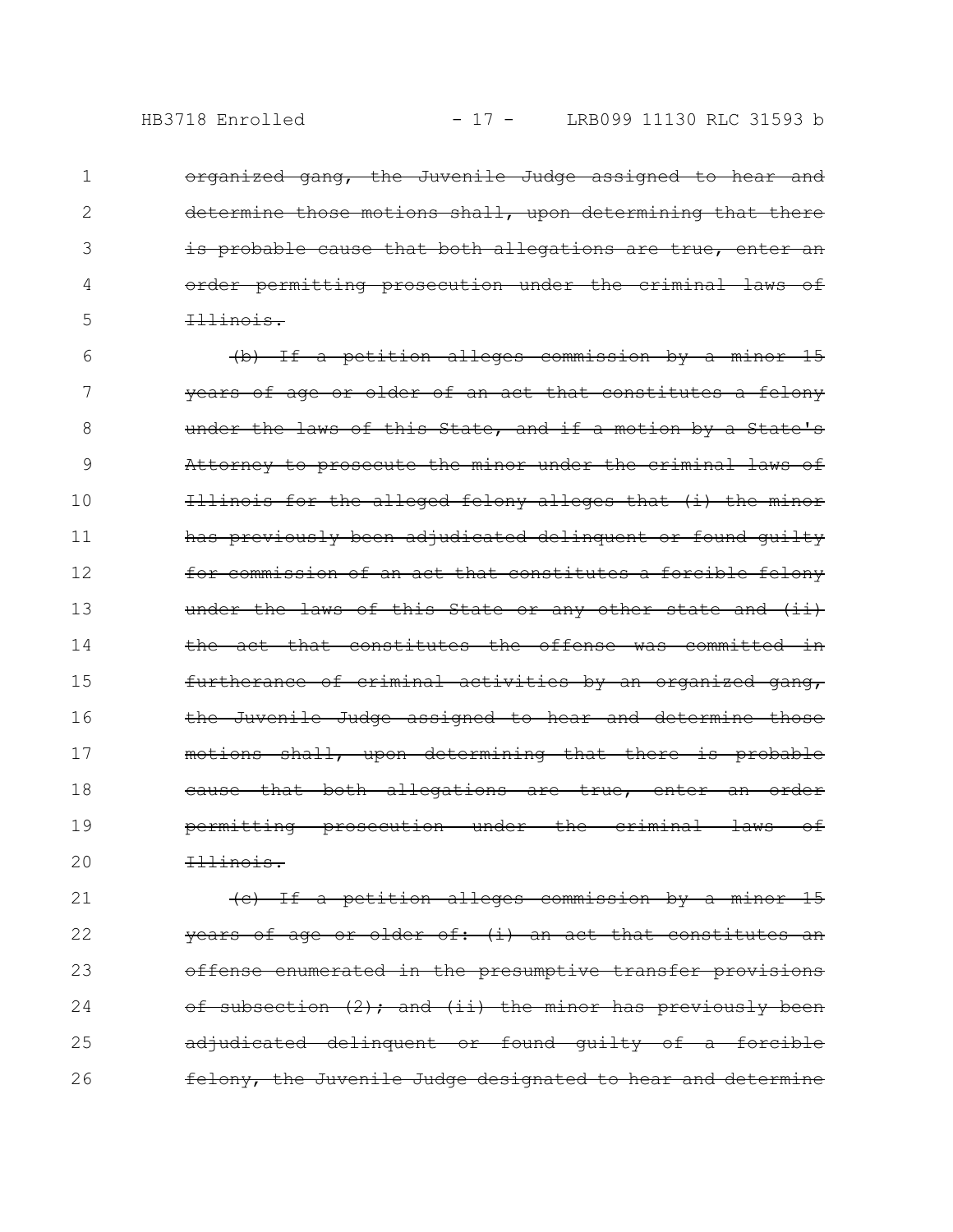2

3

4

those motions shall, upon determining that there is probable cause that both allegations are true, order permitting prosecution under the criminal laws of Illinois.

(d) If a petition alleges commission by a minor 15 years of age or older of an act that constitutes the offense of aggravated discharge of a firearm committed school, on the real property comprising a school, within 1,000 feet of the real property comprising a school, at a school related activity, or on, boarding, or departing from any conveyance owned, leased, or contracted by a school school district to transport students to or from school a school related activity, regardless of the time of day the time of year, the juvenile judge designated to hear and determine those motions shall, upon determining that there is probable cause that the allegations are true, order permitting prosecution under the criminal laws of Illinois. 5 6 7 8 9 10 11 12 13 14 15 16 17 18

For purposes of this paragraph (d) of subsection (1): "School" means a public or private elementary or secondary school, community college, college, or university. 19 20 21 22

"School related activity" means any sporting, academic, or other activity for which students' attendance or participation is sponsored, organized, or funded in whole or in part by a school or school district. 23 24 25 26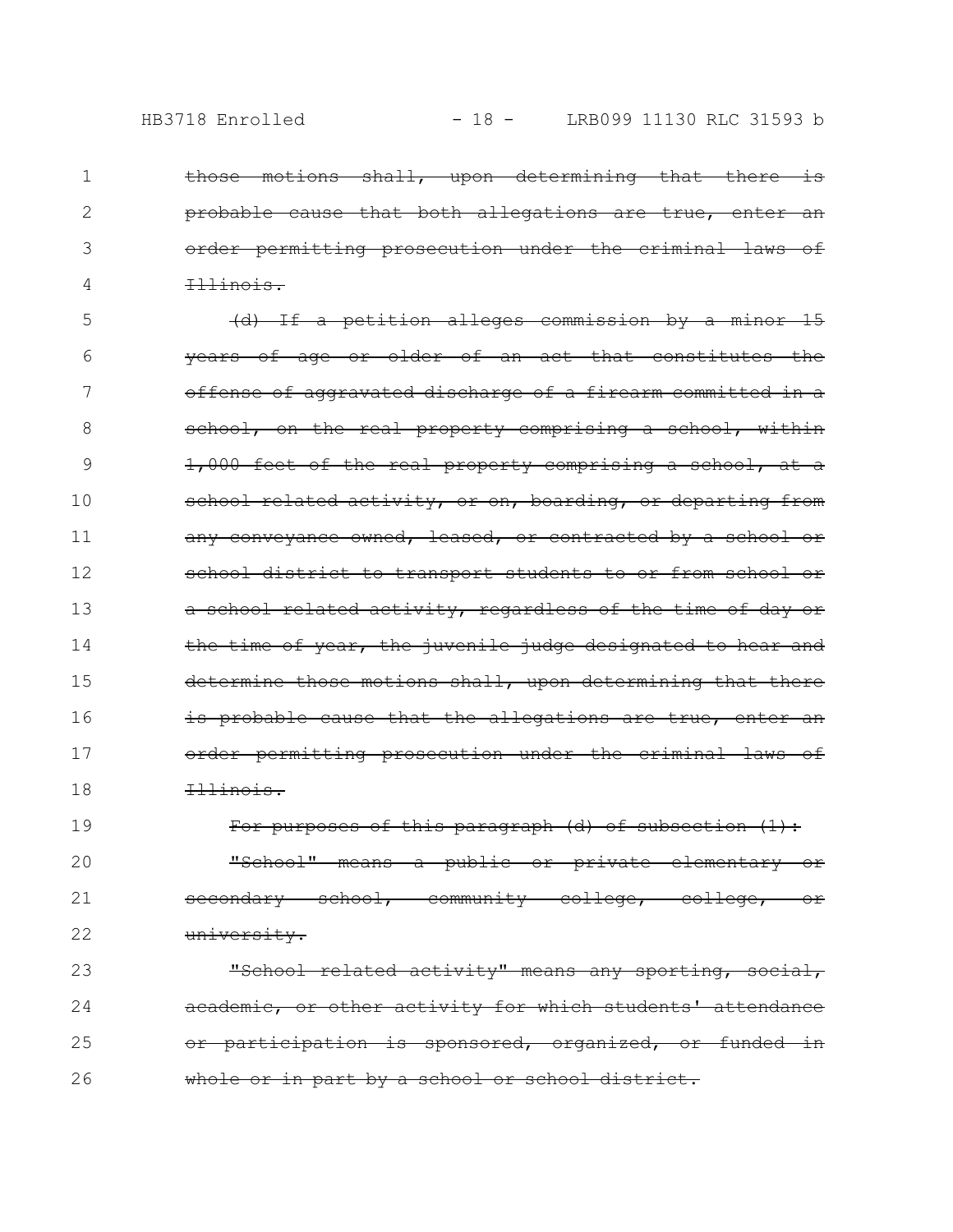HB3718 Enrolled - 19 - LRB099 11130 RLC 31593 b

1

(2) Presumptive transfer.

(a) If the State's Attorney files a petition, at any time prior to commencement of the minor's trial, to permit prosecution under the criminal laws and the petition alleges a minor 15 years of age or older of an act that constitutes a forcible felony under the laws of this State, and if a motion by the State's Attorney to prosecute the minor under the criminal laws of Illinois for the alleged forcible felony alleges that (i) the minor has previously been adjudicated delinquent or found guilty for commission of an act that constitutes a forcible felony under the laws of this State or any other state and (ii) the act that constitutes the offense was committed in furtherance of criminal activity by an organized gang, the commission by a minor 15 years of age or older of: (i) a Class armed violence; (ii) aggravat  $(iii)$  armed violence with a firearm predicate offense is a Class 1 or Class 2 felony and the orney's motion to transfer the case alleges offense committed is in furtherance of the <u>organized gang</u>; (iv) when the predicate offense Controlled Substances Act, Cannabis Control Act, or a violation of the Methamphetam and Community Protection Act: (v) armed weapon involved was a machine gun 2 3 4 5 6 7 8 9 10 11 12 13 14 15 16 17 18 19 20 21 22 23 24 25 26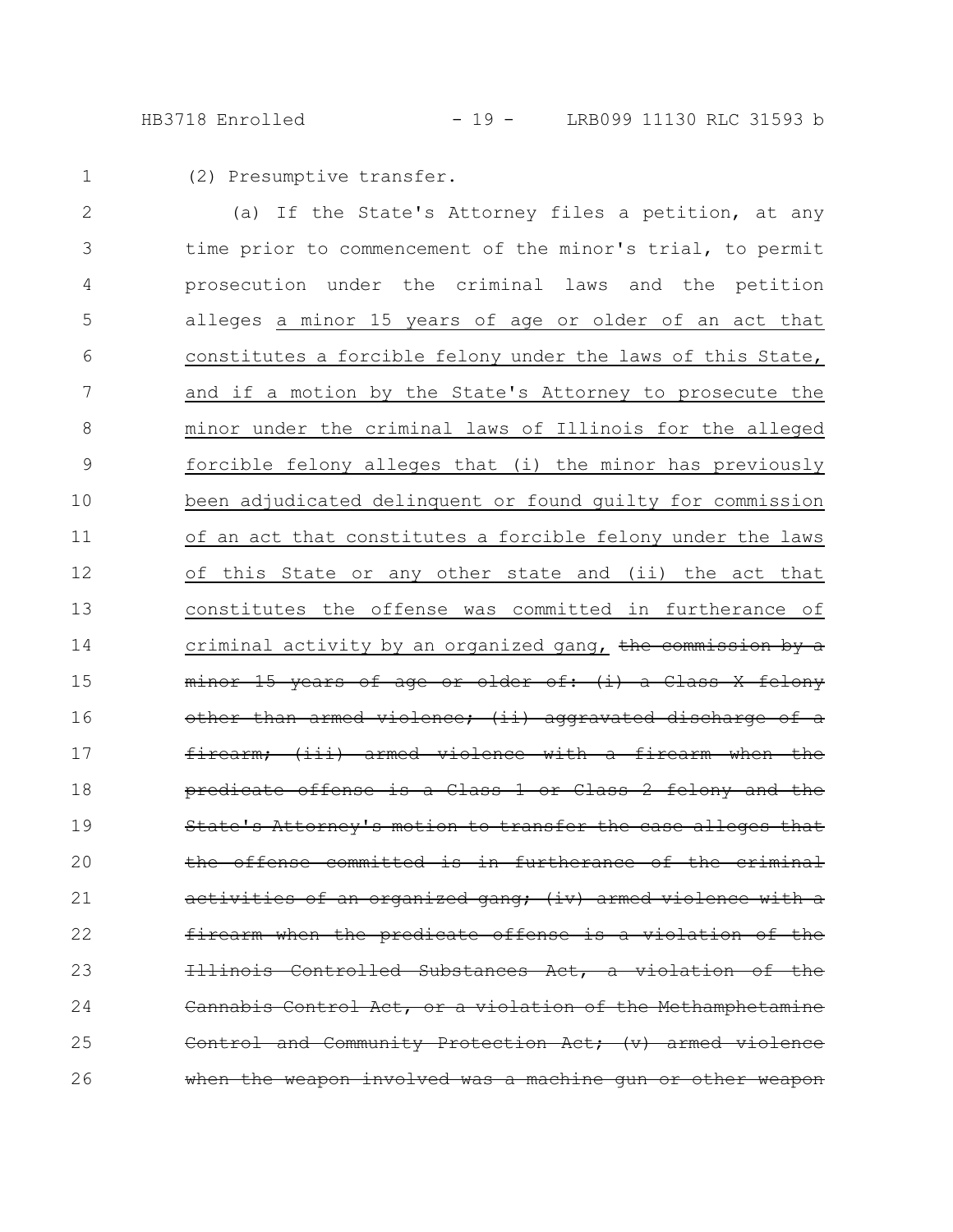| 1              | described in subsection (a)(7) of Section 24-1 of the                                                                                             |
|----------------|---------------------------------------------------------------------------------------------------------------------------------------------------|
| 2              | Criminal Code of 1961 or the Criminal Code of 2012; (vi) an                                                                                       |
| 3              | act in violation of Section 401 of the Illinois Controlled                                                                                        |
| 4              | Substances Act which is a Class X felony, while in a                                                                                              |
| 5              | school, regardless of the time of day or the time of year,                                                                                        |
| 6              | any conveyance owned, leased, or contracted by<br>$\rightarrow$<br><del>or on</del>                                                               |
| 7              | school to transport students to or from school or a school                                                                                        |
| 8              | <del>residential</del><br><del>related</del><br><del>activity,</del><br><del>owned.</del><br>$-\texttt{or}-$<br><del>property</del><br>$-\circ n$ |
| 9              | operated, or managed by a public housing agency or leased                                                                                         |
| 1 <sub>0</sub> | by a public housing agency as part of a scattered site or                                                                                         |
| 11             | mixed-income development; or (vii) an act in violation of                                                                                         |
| 12             | Section 401 of the Illinois Controlled Substances Act and                                                                                         |
| 13             | the offense is alleged to have occurred while in a school                                                                                         |
| 14             | or on a public way within 1,000 feet of the real property                                                                                         |
| 15             | comprising any school, regardless of the time of day or the                                                                                       |
| 16             | time of year when the delivery or intended delivery of any                                                                                        |
| 17             | amount of the controlled substance is to a person under 17                                                                                        |
| 18             | years of age, (to qualify for a presumptive transfer under                                                                                        |
| 19             | (vii) of this clause<br>$(2)$ $(a)$ $\overline{'}$<br><del>the</del><br><del>paragraph</del><br>$\leftarrow$<br>−O£                               |
| 20             | violation cannot be based upon subsection (b) of Section                                                                                          |
| 21             | 407 of the Illinois Controlled Substances Act) and, if the                                                                                        |
| 22             | juvenile judge assigned to hear and determine motions to                                                                                          |
| 23             | transfer a case for prosecution in the criminal court                                                                                             |
| 24             | determines that there is probable cause to believe that the                                                                                       |
| 25             | allegations in the petition and motion are true, there is a                                                                                       |
| 26             | rebuttable presumption that the minor is not a fit and                                                                                            |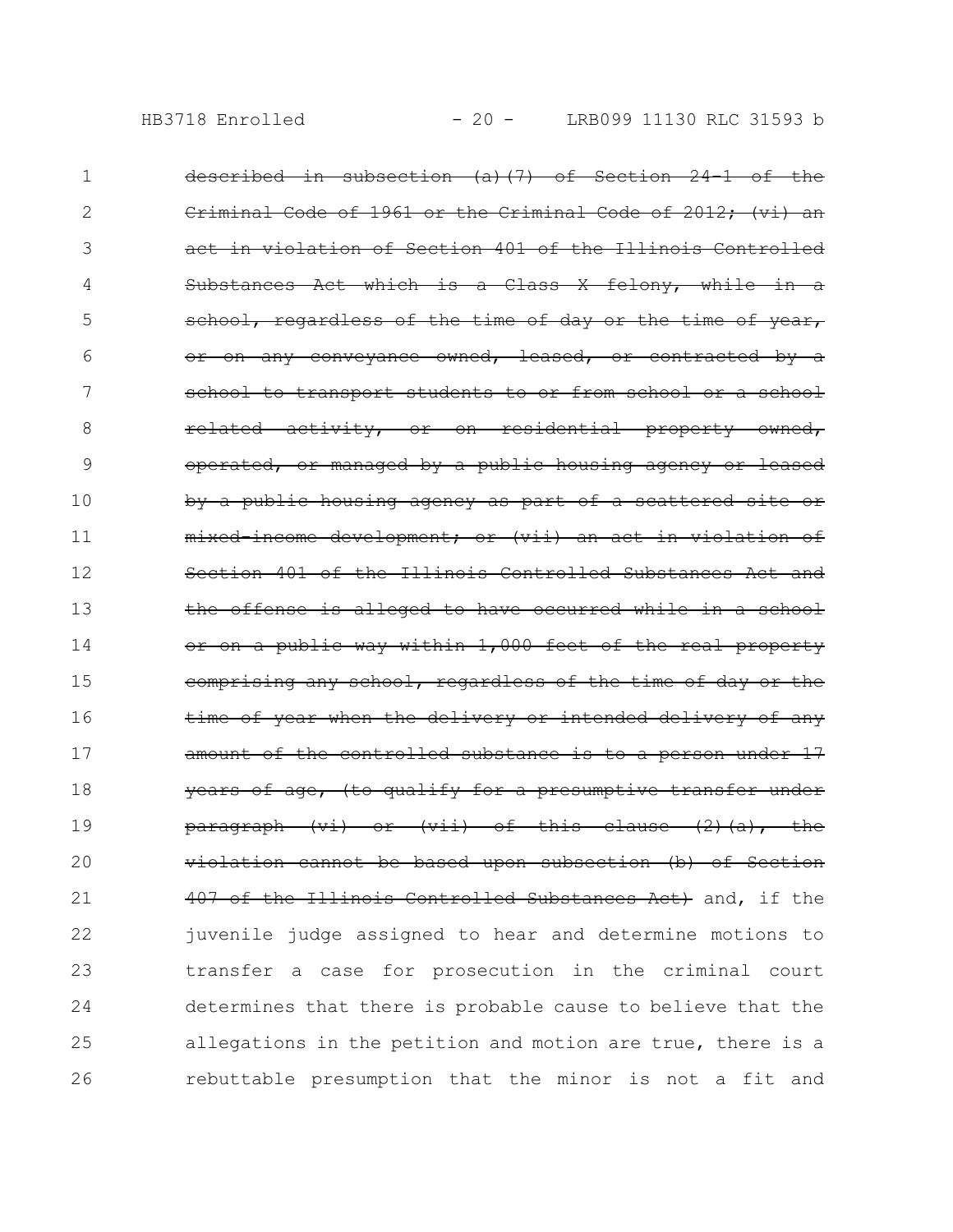HB3718 Enrolled - 21 - LRB099 11130 RLC 31593 b

proper subject to be dealt with under the Juvenile Justice Reform Provisions of 1998 (Public Act 90-590), and that, except as provided in paragraph (b), the case should be transferred to the criminal court. 1 2 3 4

(b) The judge shall enter an order permitting prosecution under the criminal laws of Illinois unless the judge makes a finding based on clear and convincing evidence that the minor would be amenable to the care, treatment, and training programs available through the facilities of the juvenile court based on an evaluation of the following: 5 6 7 8 9 10 11

12

13

21

22

(i) the age of the minor;

(ii) the history of the minor, including:

(A) any previous delinquent or criminal history of the minor, 14 15

(B) any previous abuse or neglect history of the minor, and 16 17

(C) any mental health, physical or educational history of the minor or combination of these factors; 18 19 20

(iii) the circumstances of the offense, including:

(A) the seriousness of the offense,

(B) whether the minor is charged through accountability, 23 24

(C) whether there is evidence the offense was committed in an aggressive and premeditated 25 26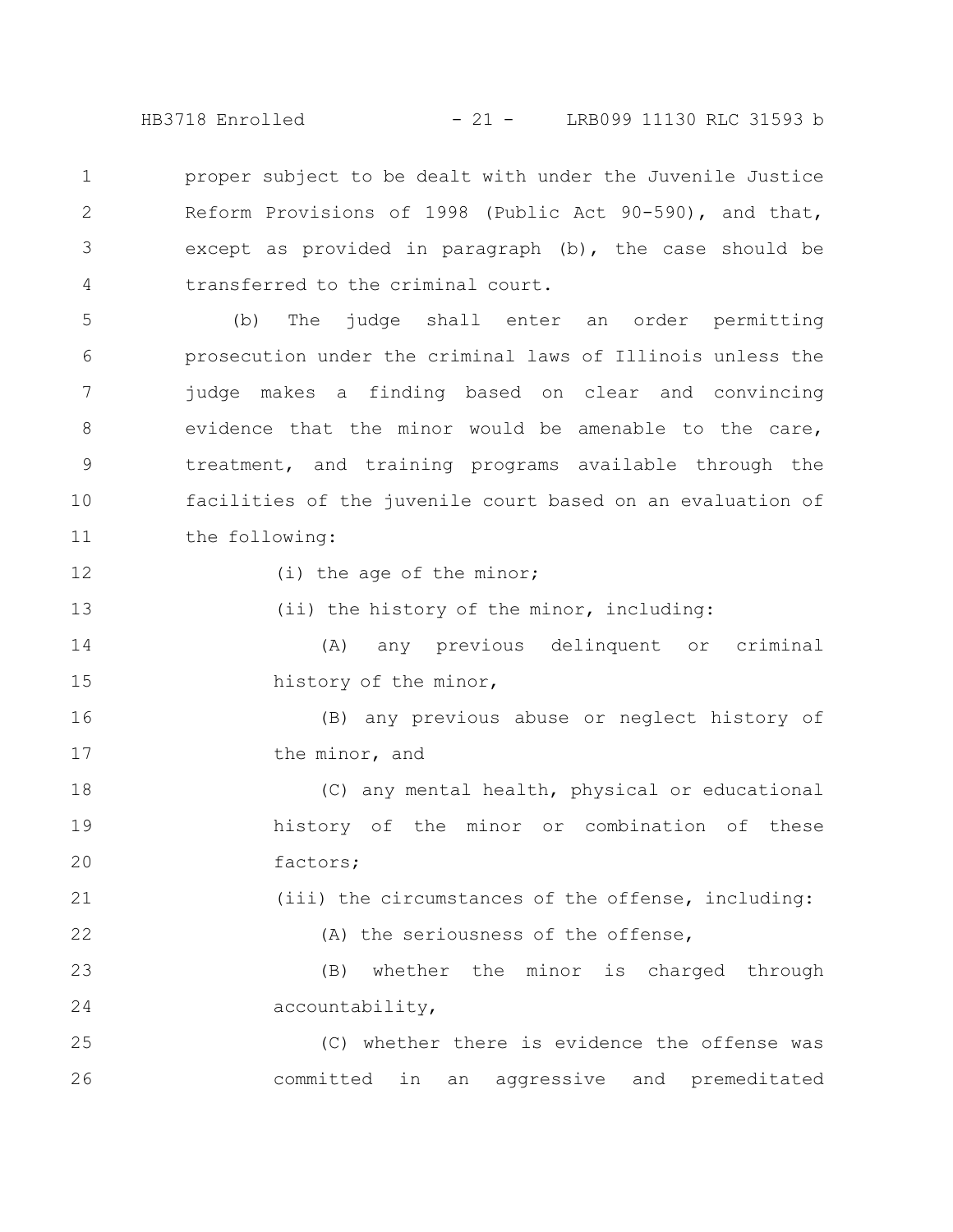manner,

(D) whether there is evidence the offense caused serious bodily harm, 2 3

(E) whether there is evidence the minor possessed a deadly weapon; 4 5

(iv) the advantages of treatment within the juvenile justice system including whether there are facilities or programs, or both, particularly available in the juvenile system; 6 7 8 9

(v) whether the security of the public requires sentencing under Chapter V of the Unified Code of Corrections: 10 11 12

(A) the minor's history of services, including the minor's willingness to participate meaningfully in available services; 13 14 15

(B) whether there is a reasonable likelihood that the minor can be rehabilitated before the expiration of the juvenile court's jurisdiction; 16 17 18

(C) the adequacy of the punishment or services. 19 20

In considering these factors, the court shall give greater weight to the seriousness of the alleged offense and the minor's prior record of delinquency than to the other factors listed in this subsection. 21 22 23 24

## For purposes of clauses (2)(a)(vi) and (vii): 25

"School" means a public or private elementary 26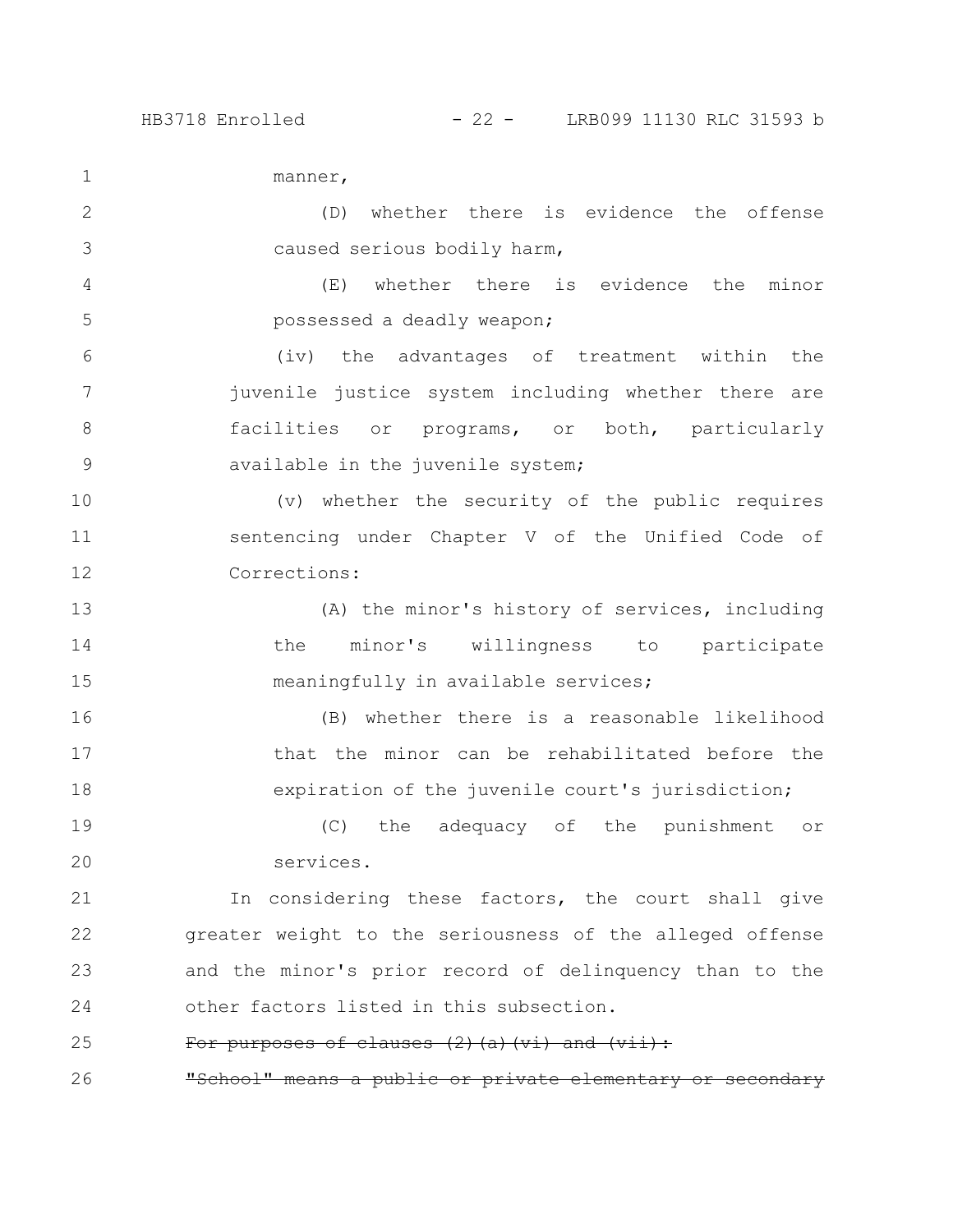school, community college, college, or university

related activity" means any sporting, or other activity for which sponsored, organized, part by a school or school district. 2 3 4 5

6

(3) Discretionary transfer.

(a) If a petition alleges commission by a minor 13 years of age or over of an act that constitutes a crime under the laws of this State and, on motion of the State's Attorney to permit prosecution of the minor under the criminal laws, a Juvenile Judge assigned by the Chief Judge of the Circuit to hear and determine those motions, after hearing but before commencement of the trial, finds that there is probable cause to believe that the allegations in the motion are true and that it is not in the best interests of the public to proceed under this Act, the court may enter an order permitting prosecution under the criminal laws. 7 8 9 10 11 12 13 14 15 16 17 18

(b) In making its determination on the motion to permit prosecution under the criminal laws, the court shall consider among other matters: 19 20 21

```
22
23
```
(i) the age of the minor;

(ii) the history of the minor, including:

(A) any previous delinquent or criminal history of the minor, 24 25

26

(B) any previous abuse or neglect history of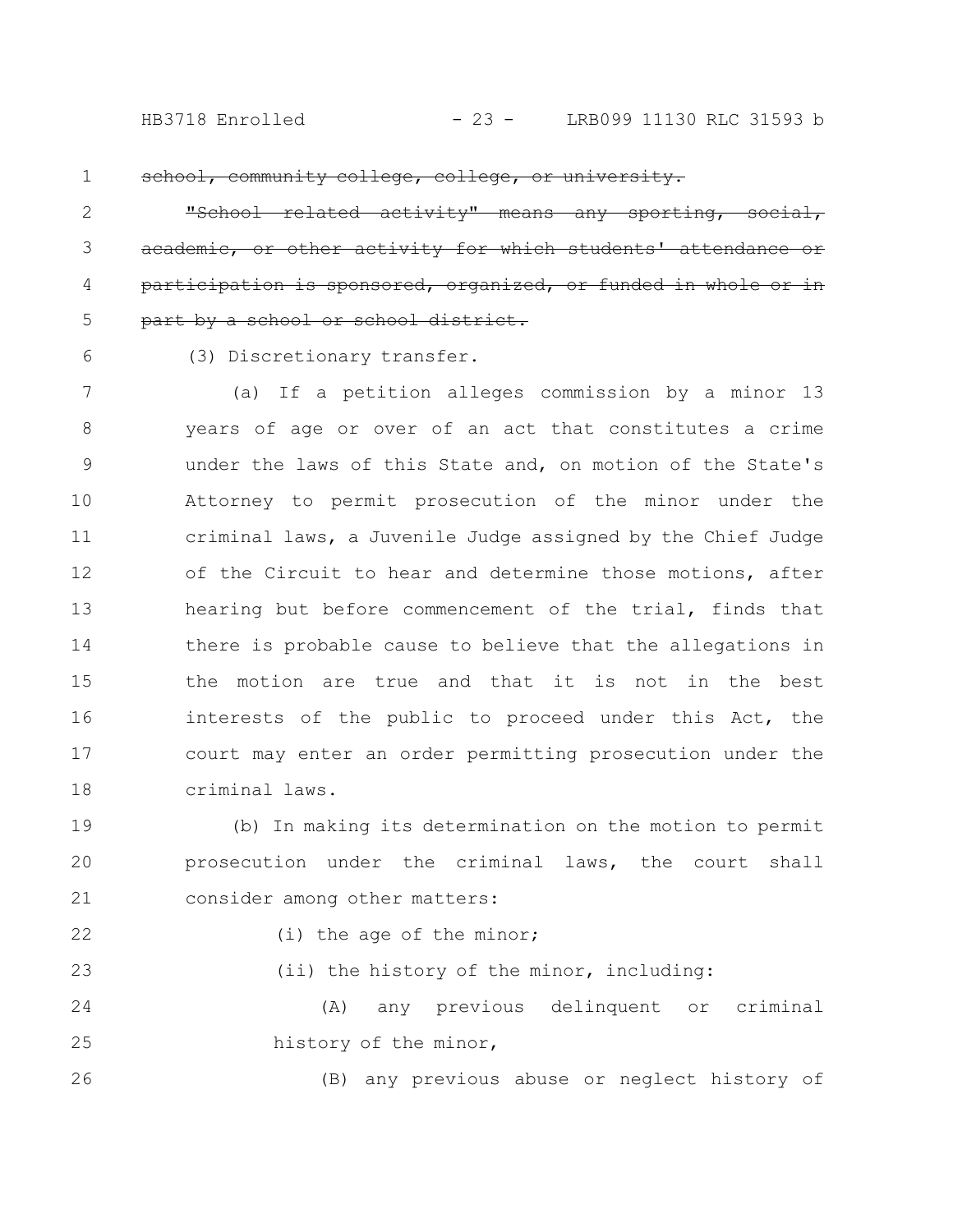the minor, and (C) any mental health, physical, or educational history of the minor or combination of these factors; (iii) the circumstances of the offense, including: (A) the seriousness of the offense, (B) whether the minor is charged through accountability, (C) whether there is evidence the offense was committed in an aggressive and premeditated manner, (D) whether there is evidence the offense caused serious bodily harm, (E) whether there is evidence the minor possessed a deadly weapon; (iv) the advantages of treatment within the juvenile justice system including whether there are facilities or programs, or both, particularly available in the juvenile system; (v) whether the security of the public requires sentencing under Chapter V of the Unified Code of Corrections: (A) the minor's history of services, including the minor's willingness to participate meaningfully in available services; 1 2 3 4 5 6 7 8 9 10 11 12 13 14 15 16 17 18 19 20 21 22 23 24 25

(B) whether there is a reasonable likelihood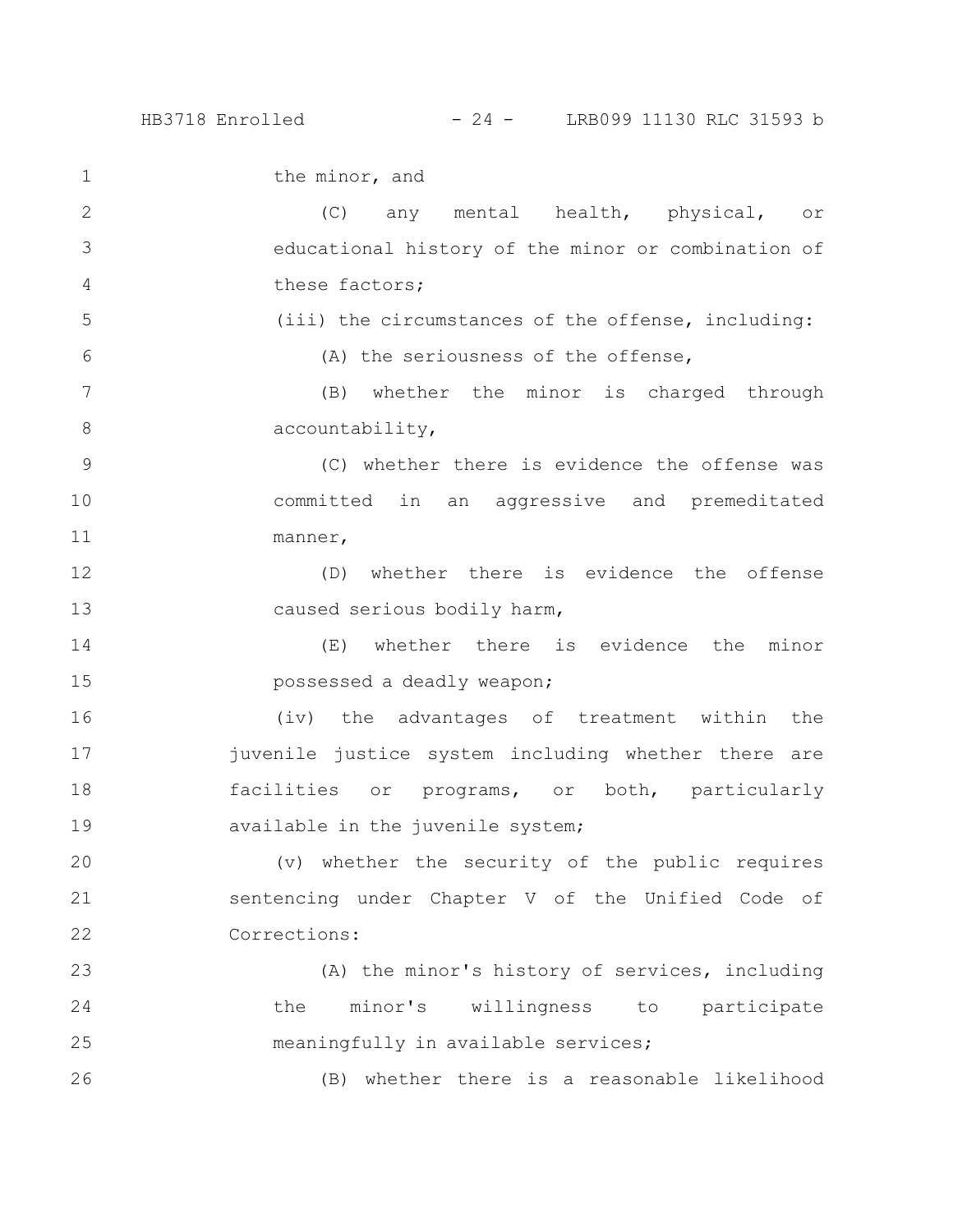that the minor can be rehabilitated before the expiration of the juvenile court's jurisdiction; 1 2

(C) the adequacy of the punishment or services. 3 4

In considering these factors, the court shall give greater weight to the seriousness of the alleged offense, and the minor's prior record of delinquency than to the other factors listed in this subsection. 5 6 7 8

(4) The rules of evidence for this hearing shall be the same as under Section 5-705 of this Act. A minor must be represented in court by counsel before the hearing may be commenced. 9 10 11 12

(5) If criminal proceedings are instituted, the petition for adjudication of wardship shall be dismissed insofar as the act or acts involved in the criminal proceedings. Taking of evidence in a trial on petition for adjudication of wardship is a bar to criminal proceedings based upon the conduct alleged in the petition. 13 14 15 16 17 18

(6) When criminal prosecution is permitted under this Section and a finding of guilt is entered, the criminal court shall sentence the minor under Section 5-4.5-105 of the Unified Code of Corrections. 19 20 21 22

(7) The changes made to this Section by this amendatory Act of the 99th General Assembly apply to a minor who has been taken into custody on or after the effective date of this amendatory Act of the 99th General Assembly. 23 24 25 26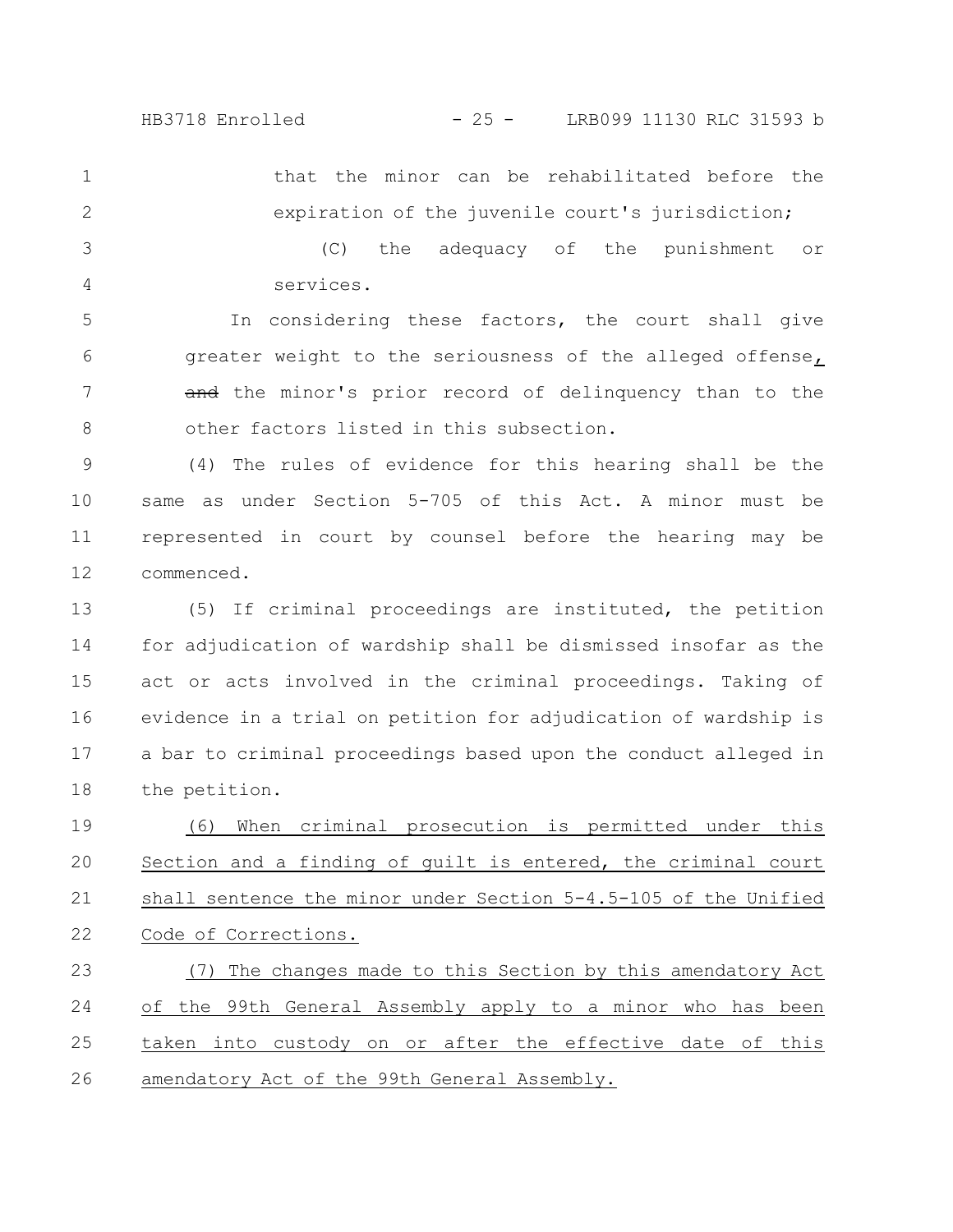(Source: P.A. 97-1150, eff. 1-25-13.) 1

2

(705 ILCS 405/5-810)

3

Sec. 5-810. Extended jurisdiction juvenile prosecutions.

(1) (a) If the State's Attorney files a petition, at any time prior to commencement of the minor's trial, to designate the proceeding as an extended jurisdiction juvenile prosecution and the petition alleges the commission by a minor 13 years of age or older of any offense which would be a felony if committed by an adult, and, if the juvenile judge assigned to hear and determine petitions to designate the proceeding as an extended jurisdiction juvenile prosecution determines that there is probable cause to believe that the allegations in the petition and motion are true, there is a rebuttable presumption that the proceeding shall be designated as an extended jurisdiction juvenile proceeding. 4 5 6 7 8 9 10 11 12 13 14 15

(b) The judge shall enter an order designating the proceeding as an extended jurisdiction juvenile proceeding unless the judge makes a finding based on clear and convincing evidence that sentencing under the Chapter V of the Unified Code of Corrections would not be appropriate for the minor based on an evaluation of the following factors: 16 17 18 19 20 21

22

23

(i) the age of the minor;

(ii) the history of the minor, including:

(A) any previous delinquent or criminal history of the minor, 24 25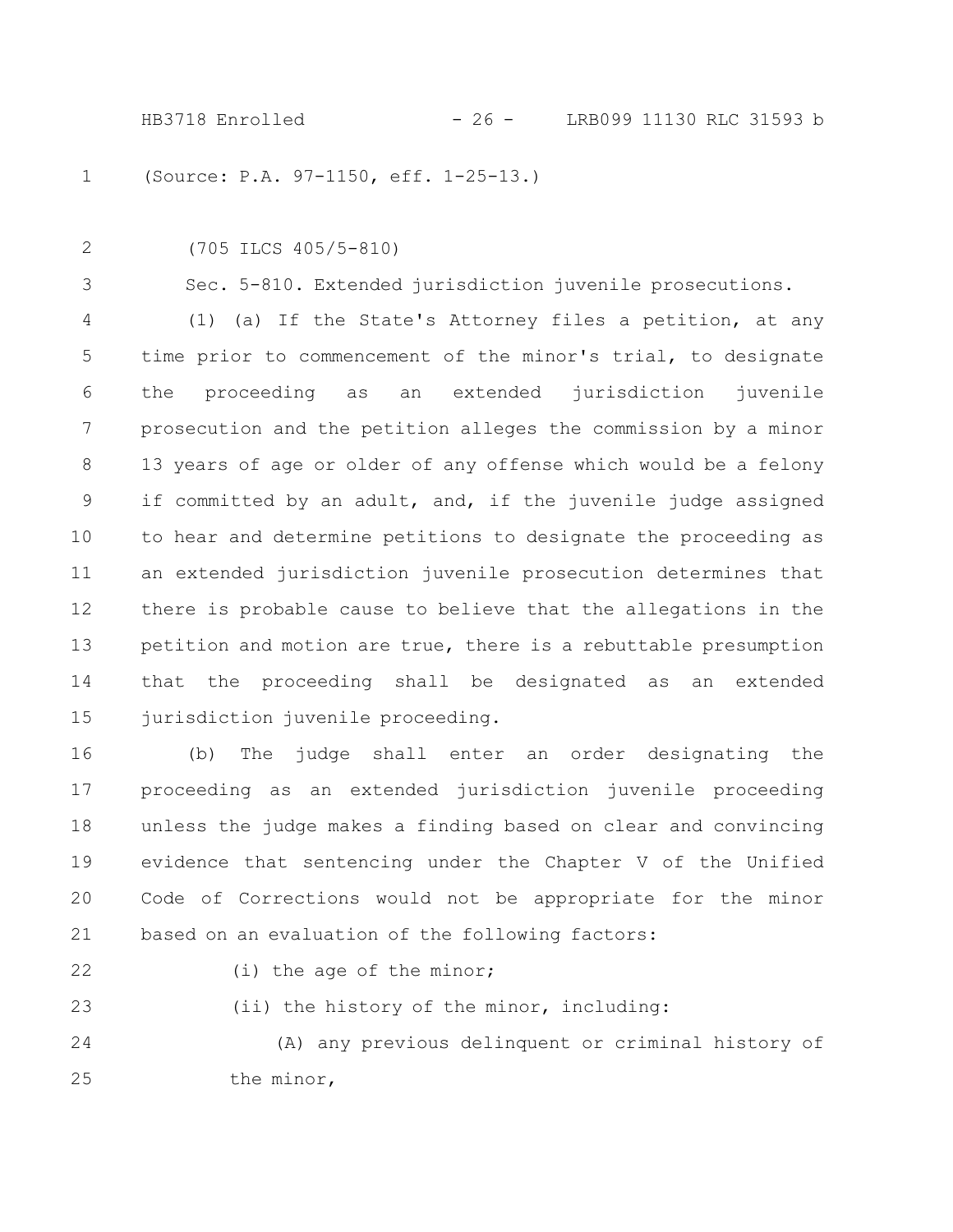(B) any previous abuse or neglect history of the minor, and (C) any mental health, physical and/or educational history of the minor; (iii) the circumstances of the offense, including: (A) the seriousness of the offense, (B) whether the minor is charged through accountability, (C) whether there is evidence the offense was committed in an aggressive and premeditated manner, (D) whether there is evidence the offense caused serious bodily harm, (E) whether there is evidence the minor possessed a deadly weapon; (iv) the advantages of treatment within the juvenile justice system including whether there are facilities or programs, or both, particularly available in the juvenile system; (v) whether the security of the public requires sentencing under Chapter V of the Unified Code of Corrections: (A) the minor's history of services, including the minor's willingness to participate meaningfully in available services; (B) whether there is a reasonable likelihood that 1 2 3 4 5 6 7 8 9 10 11 12 13 14 15 16 17 18 19 20 21 22 23 24 25

the minor can be rehabilitated before the expiration of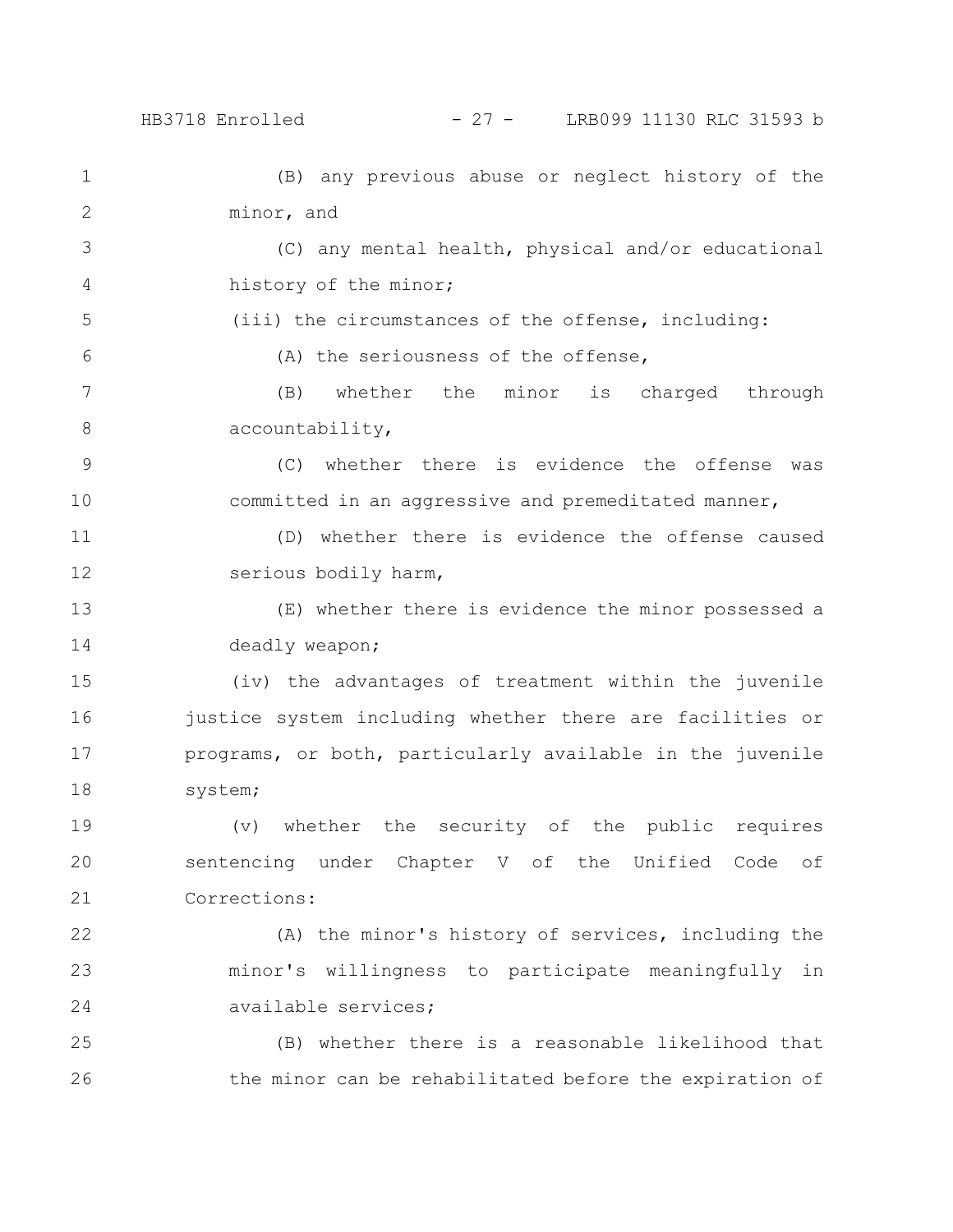the juvenile court's jurisdiction;

2

(C) the adequacy of the punishment or services.

In considering these factors, the court shall give greater weight to the seriousness of the alleged offense, and the minor's prior record of delinquency than to other factors listed in this subsection. 3 4 5 6

(2) Procedures for extended jurisdiction juvenile prosecutions. The State's Attorney may file a written motion for a proceeding to be designated as an extended juvenile jurisdiction prior to commencement of trial. Notice of the motion shall be in compliance with Section 5-530. When the State's Attorney files a written motion that a proceeding be designated an extended jurisdiction juvenile prosecution, the court shall commence a hearing within 30 days of the filing of the motion for designation, unless good cause is shown by the prosecution or the minor as to why the hearing could not be held within this time period. If the court finds good cause has been demonstrated, then the hearing shall be held within 60 days of the filing of the motion. The hearings shall be open to the public unless the judge finds that the hearing should be closed for the protection of any party, victim or witness. If the Juvenile Judge assigned to hear and determine a motion to designate an extended jurisdiction juvenile prosecution determines that there is probable cause to believe that the allegations in the petition and motion are true the court shall grant the motion for designation. Information used by the court 7 8 9 10 11 12 13 14 15 16 17 18 19 20 21 22 23 24 25 26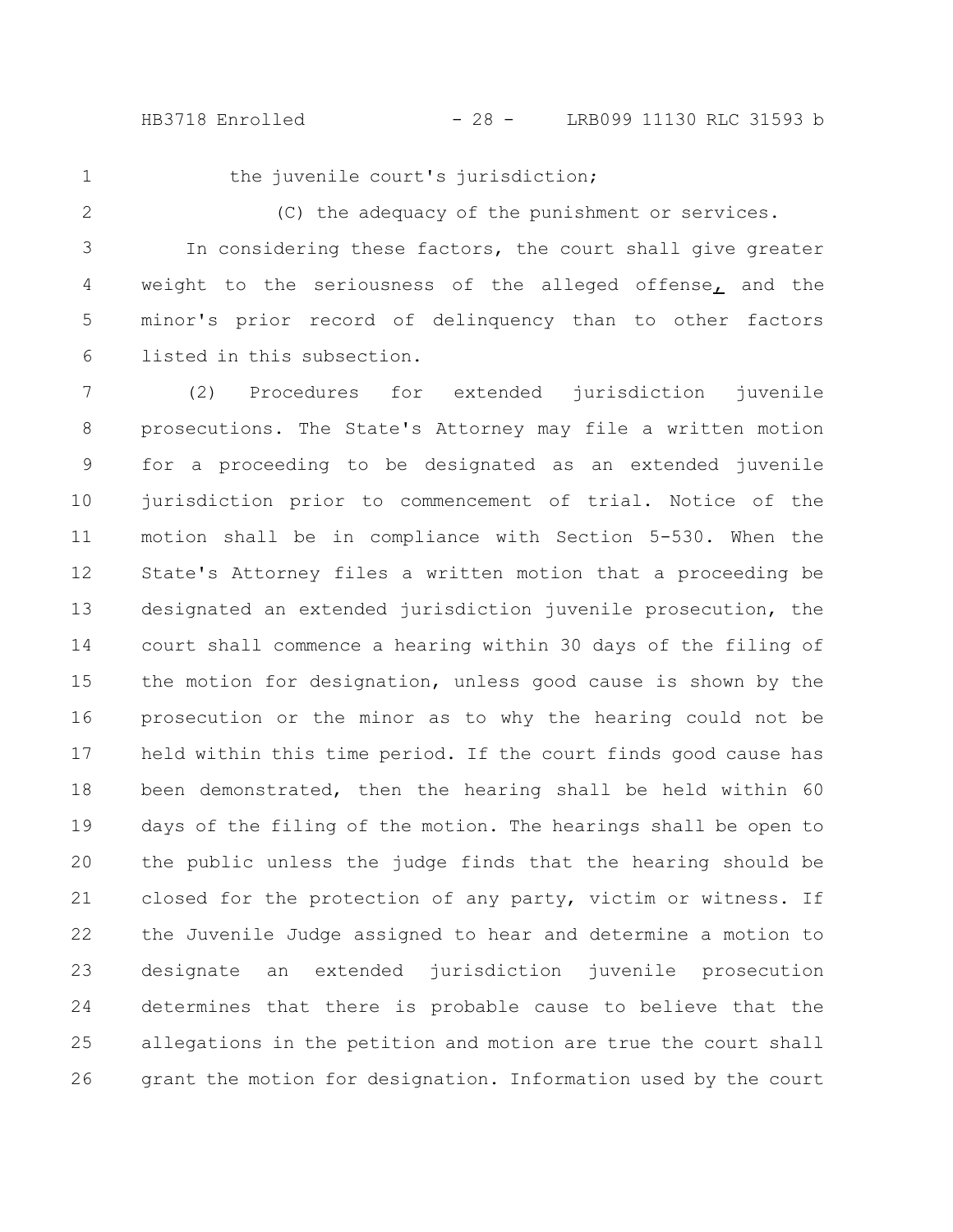HB3718 Enrolled - 29 - LRB099 11130 RLC 31593 b

in its findings or stated in or offered in connection with this Section may be by way of proffer based on reliable information offered by the State or the minor. All evidence shall be admissible if it is relevant and reliable regardless of whether it would be admissible under the rules of evidence. 1 2 3 4 5

(3) Trial. A minor who is subject of an extended jurisdiction juvenile prosecution has the right to trial by jury. Any trial under this Section shall be open to the public. 6 7 8

(4) Sentencing. If an extended jurisdiction juvenile prosecution under subsection (1) results in a guilty plea, a verdict of guilty, or a finding of guilt, the court shall impose the following: 9 10 11 12

(i) one or more juvenile sentences under Section 5-710; and 13 14

(ii) an adult criminal sentence in accordance with the provisions of Section 5-4.5-105 of the Unified Code of Corrections Chapter V of the Unified Code of Corrections, the execution of which shall be stayed on the condition that the offender not violate the provisions of the juvenile sentence. 15 16 17 18 19 20

Any sentencing hearing under this Section shall be open to the public. 21 22

(5) If, after an extended jurisdiction juvenile prosecution trial, a minor is convicted of a lesser-included offense or of an offense that the State's Attorney did not designate as an extended jurisdiction juvenile prosecution, 23 24 25 26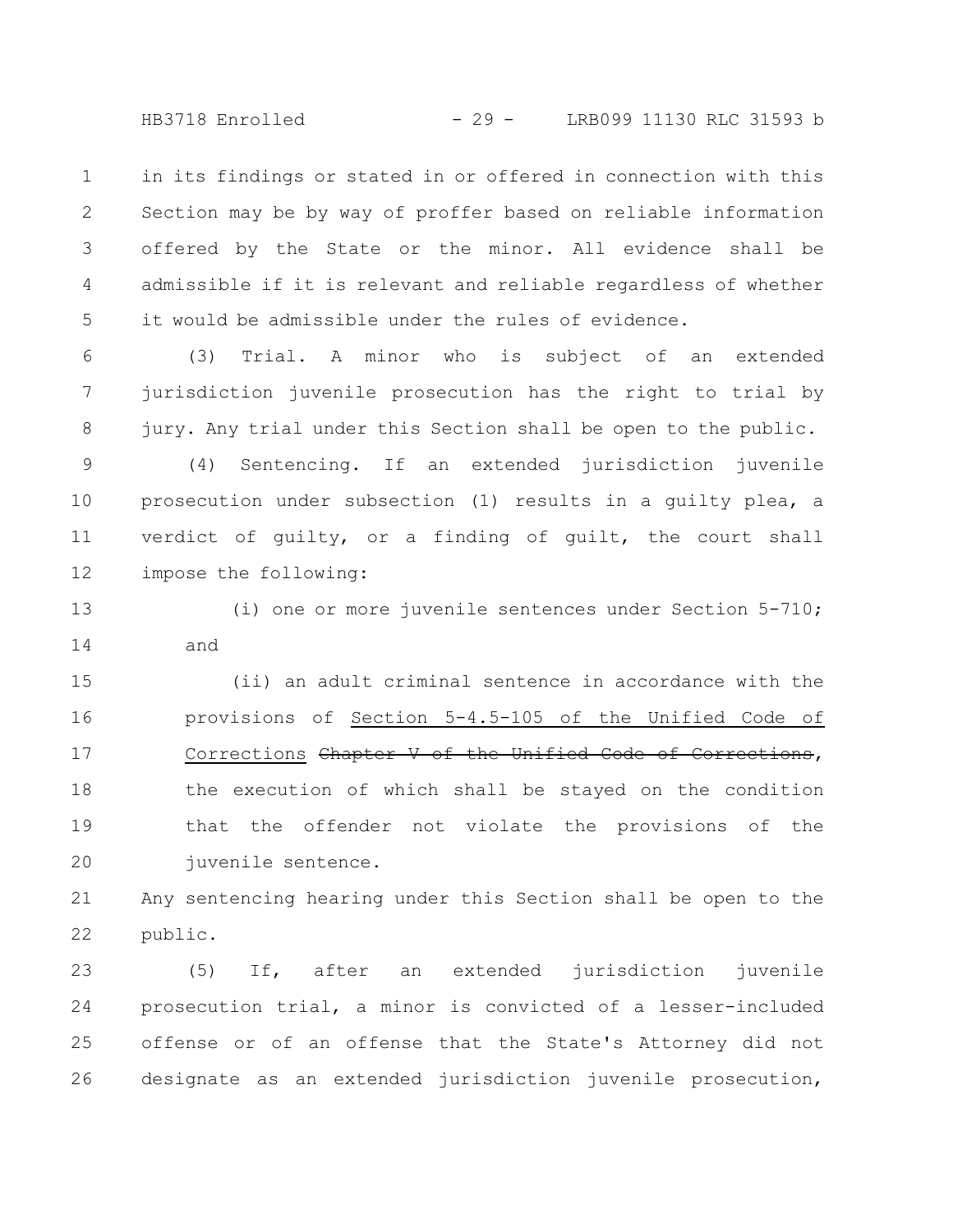HB3718 Enrolled - 30 - LRB099 11130 RLC 31593 b

the State's Attorney may file a written motion, within 10 days of the finding of guilt, that the minor be sentenced as an extended jurisdiction juvenile prosecution offender. The court shall rule on this motion using the factors found in paragraph (1)(b) of Section 5-805. If the court denies the State's Attorney's motion for sentencing under the extended jurisdiction juvenile prosecution provision, the court shall proceed to sentence the minor under Section 5-710. 1 2 3 4 5 6 7 8

(6) When it appears that a minor convicted in an extended jurisdiction juvenile prosecution under subsection (1) has violated the conditions of his or her sentence, or is alleged to have committed a new offense upon the filing of a petition to revoke the stay, the court may, without notice, issue a warrant for the arrest of the minor. After a hearing, if the court finds by a preponderance of the evidence that the minor committed a new offense, the court shall order execution of the previously imposed adult criminal sentence. After a hearing, if the court finds by a preponderance of the evidence that the minor committed a violation of his or her sentence other than by a new offense, the court may order execution of the previously imposed adult criminal sentence or may continue him or her on the existing juvenile sentence with or without modifying or enlarging the conditions. Upon revocation of the stay of the adult criminal sentence and imposition of that sentence, the minor's extended jurisdiction juvenile status shall be terminated. The on-going jurisdiction over the minor's 9 10 11 12 13 14 15 16 17 18 19 20 21 22 23 24 25 26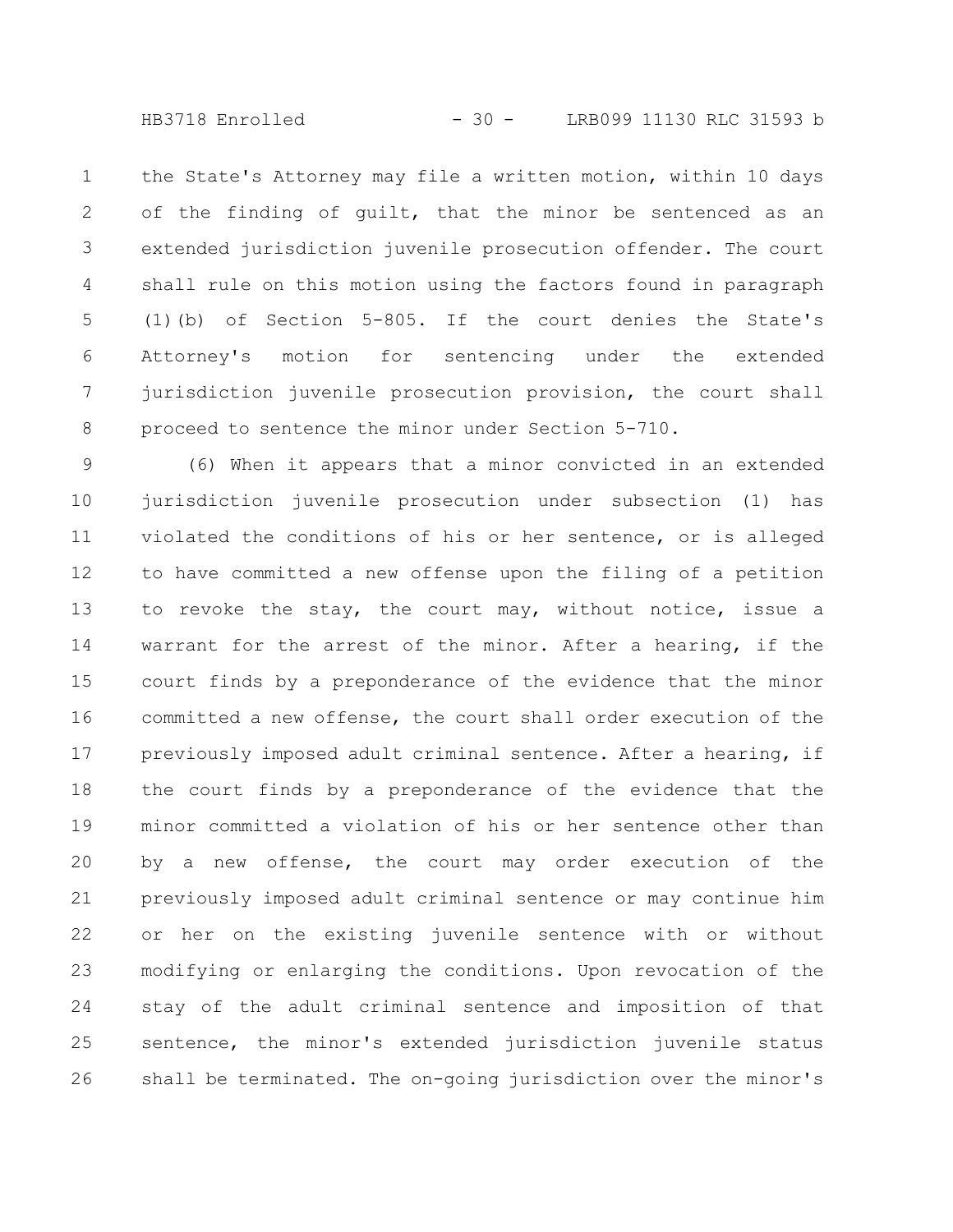HB3718 Enrolled - 31 - LRB099 11130 RLC 31593 b

case shall be assumed by the adult criminal court and juvenile court jurisdiction shall be terminated and a report of the imposition of the adult sentence shall be sent to the Department of State Police. 1 2 3 4

(7) Upon successful completion of the juvenile sentence the court shall vacate the adult criminal sentence. 5 6

(8) Nothing in this Section precludes the State from filing a motion for transfer under Section 5-805. 7 8

(Source: P.A. 94-574, eff. 8-12-05; 95-331, eff. 8-21-07.) 9

10

(705 ILCS 405/5-822 new)

Sec. 5-822. Data collection. On the effective date of this amendatory Act of the 99th General Assembly: 11 12

(1) The Clerk of the Circuit Court of every county in this State, shall track the filing, processing, and disposition of all cases: 13 14 15

(a) initiated in criminal court under Section 5-130 of this Act; 16 17

(b) in which a motion to transfer was filed by the State under Section 5-805 of this Act; (c) in which a motion for extended jurisdiction was filed by the State under Section 5-810 of this Act; (d) in which a designation is sought of a Habitual Juvenile Offender under Section 5-815 of this Act; and (e) in which a designation is sought of a Violent Juvenile Offender under Section 5-820 of this Act. 18 19 20 21 22 23 24 25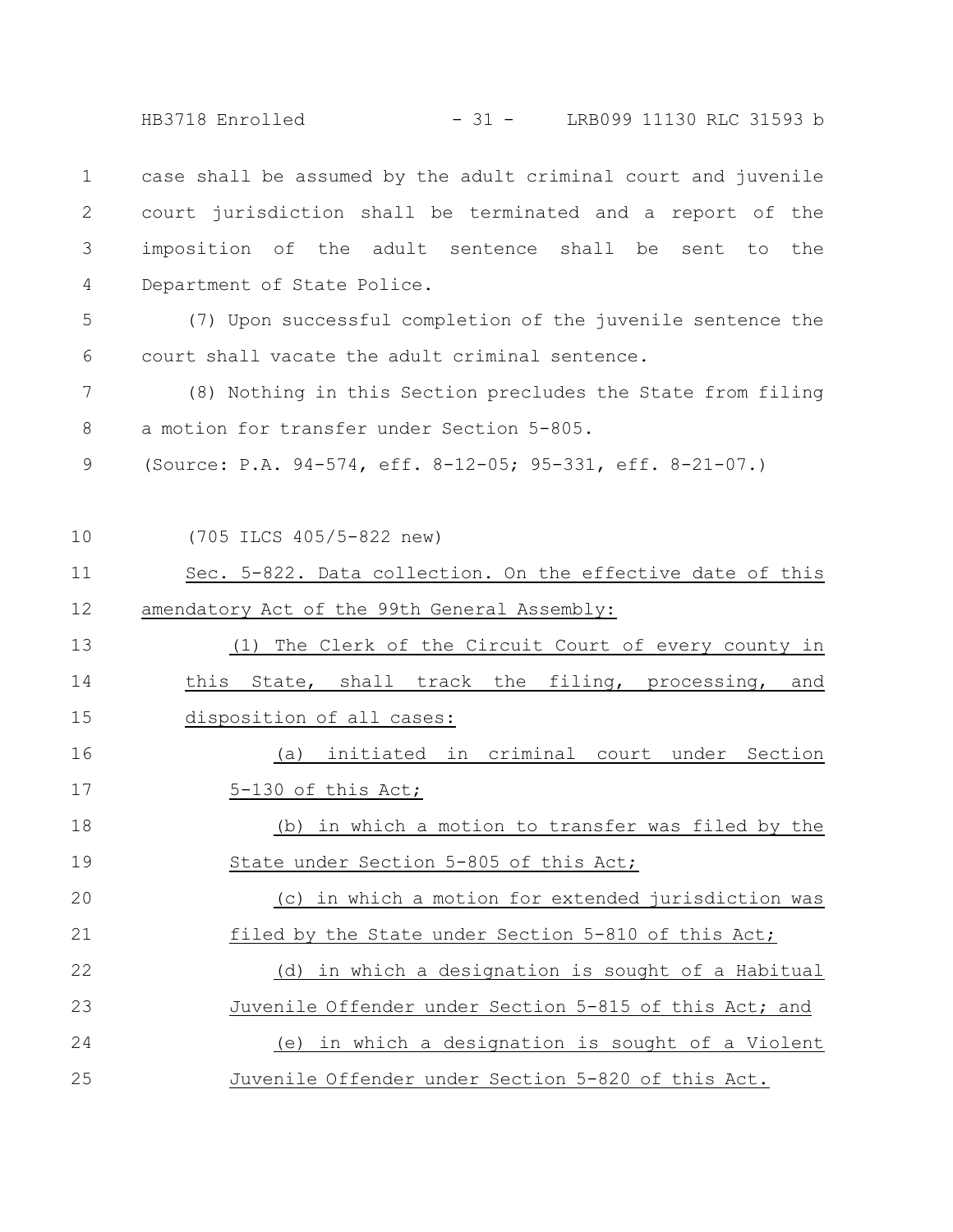| $\mathbf{1}$  | (2) For each category of case listed in subsection (1),     |
|---------------|-------------------------------------------------------------|
| $\mathbf{2}$  | the clerk shall collect the following:                      |
| 3             | age of the defendant and of the victim or<br>(a)            |
| 4             | victims at the time of offense;                             |
| 5             | race and ethnicity of the defendant and the<br>(b)          |
| 6             | victim or victims;                                          |
| 7             | gender of the defendant and the victim or<br>(C)            |
| 8             | victims;                                                    |
| $\mathcal{G}$ | (d) the offense or offenses charged;                        |
| 10            | date filed and the date of final disposition;<br>(e)        |
| 11            | (f)<br>the final disposition;                               |
| 12            | for those cases resulting in a finding or plea<br>(q)       |
| 13            | of guilty:                                                  |
| 14            | charge or charges for which they<br>(i)<br>are              |
| 15            | convicted;                                                  |
| 16            | (ii) sentence for each charge;                              |
| 17            | for cases under paragraph (c) of subsection<br>(h)          |
| 18            | (1), the clerk shall report if the adult sentence is        |
| 19            | due to non-compliance with the juvenile<br>applied          |
| 20            | sentence.                                                   |
| 21            | (3) On January 15 and June 15 of each year beginning 6      |
| 22            | months after the effective date of this amendatory Act of   |
| 23            | the 99th General Assembly, the Clerk of each county shall   |
| 24            | submit a report outlining all of the information from       |
| 25            | subsection (2) to the General Assembly and the county board |
| 26            | of the clerk's respective county.                           |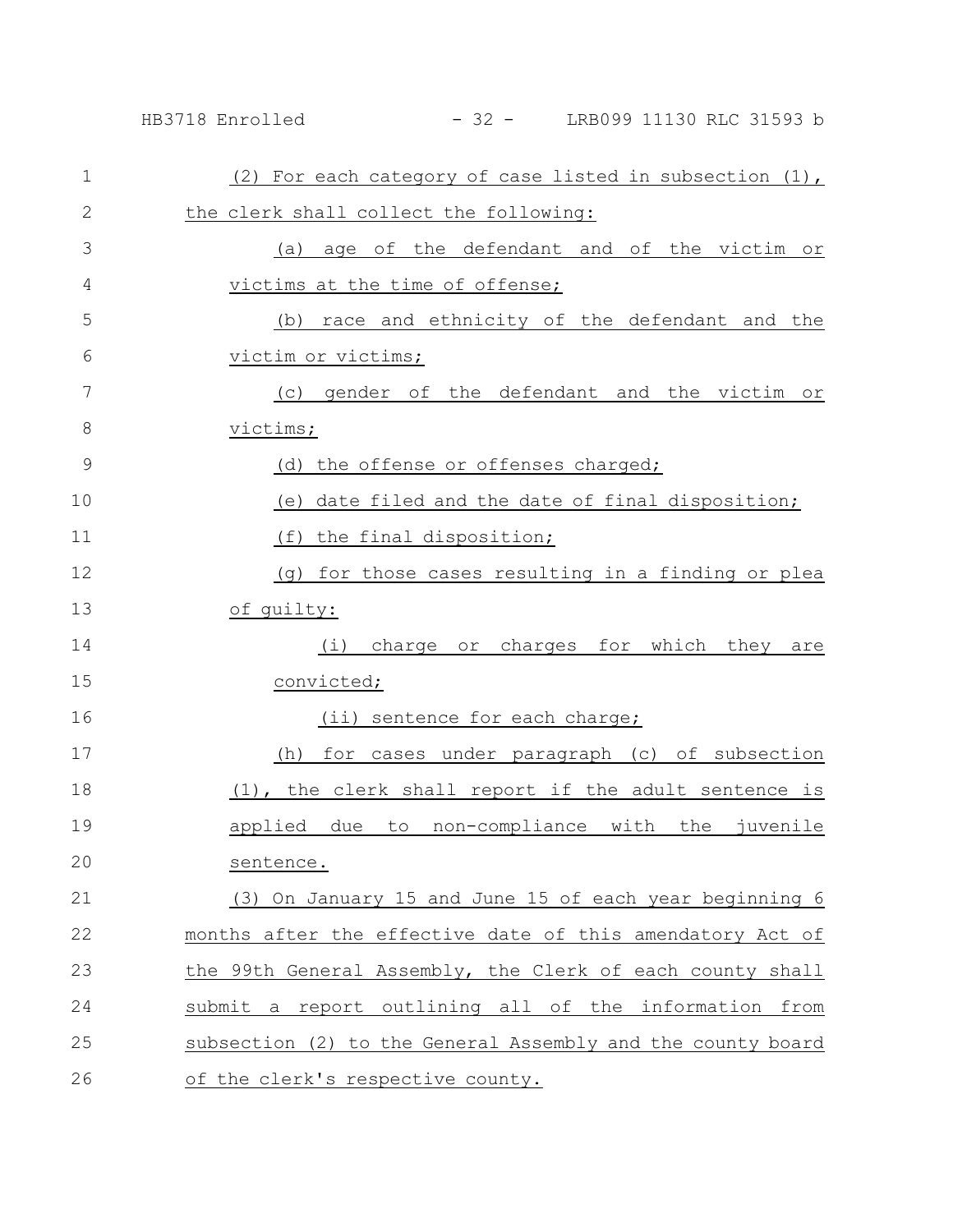HB3718 Enrolled - 33 - LRB099 11130 RLC 31593 b

| $\mathbf 1$    | (4) No later than 2 months after the effective date of          |
|----------------|-----------------------------------------------------------------|
| $\mathbf{2}$   | this amendatory Act of the 99th General Assembly, the           |
| 3              | standards, confidentiality protocols, format, and data          |
| 4              | depository for the semi-annual reports described in this        |
| 5              | Section shall be identified by the State Advisory Group on      |
| 6              | Juvenile Justice and Delinquency Prevention and                 |
| 7              | distributed to the General Assembly, county boards, and         |
| 8              | county clerks' offices.                                         |
| $\overline{9}$ | (705 ILCS 405/5-821 rep.)                                       |
| 10             | Section 10. The Juvenile Court Act of 1987 is amended by        |
| 11             | repealing Section 5-821.                                        |
| 12             | Section 15. The Unified Code of Corrections is amended by       |
| 13             | adding Section 5-4.5-105 as follows:                            |
| 14             | (730 ILCS 5/5-4.5-105 new)                                      |
| 15             | Sec. 5-4.5-105. SENTENCING OF INDIVIDUALS UNDER THE AGE OF      |
| 16             | 18 AT THE TIME OF THE COMMISSION OF AN OFFENSE.                 |
| 17             | (a) On or after the effective date of this amendatory Act       |
| 18             | of the 99th General Assembly, when a person commits an offense  |
| 19             | and the person is under 18 years of age at the time of the      |
| 20             | commission of the offense, the court, at the sentencing hearing |
| 21             | conducted under Section 5-4-1, shall consider the following     |
| 22             | additional factors in mitigation in determining<br>the          |
| 23             | appropriate sentence:                                           |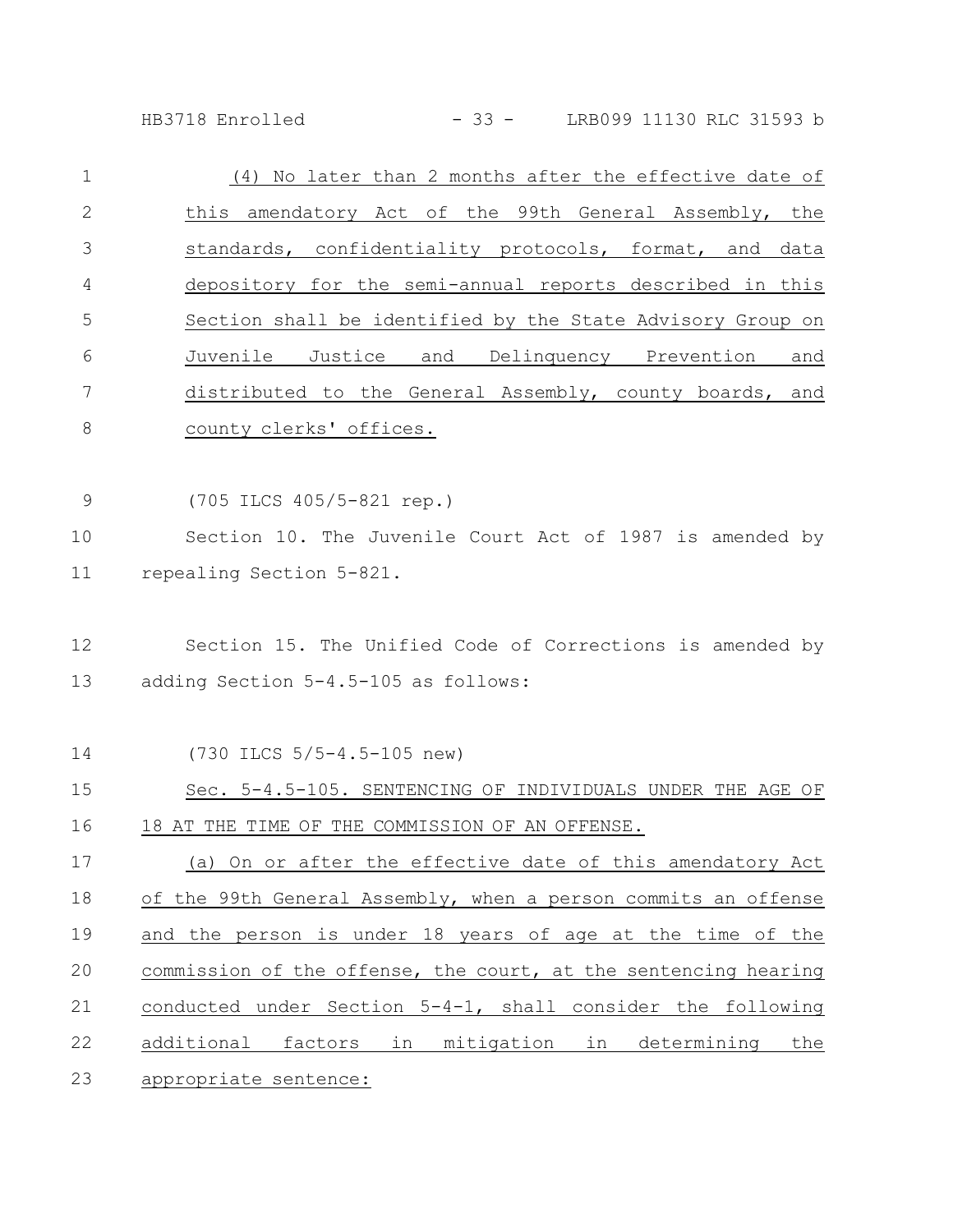HB3718 Enrolled - 34 - LRB099 11130 RLC 31593 b

| $\mathbf{1}$  | (1) the person's age, impetuosity, and level of             |
|---------------|-------------------------------------------------------------|
| $\mathbf{2}$  | maturity at the time of the offense, including the ability  |
| 3             | to consider risks and consequences of behavior, and the     |
| 4             | presence of cognitive or developmental disability, or       |
| 5             | both, if any;                                               |
| 6             | (2) whether the person was subjected to outside             |
| 7             | pressure, including peer pressure, familial pressure, or    |
| 8             | negative influences;                                        |
| $\mathcal{G}$ | (3) the person's family, home environment, educational      |
| 10            | and social background, including any history of parental    |
| 11            | neglect, physical abuse, or other childhood trauma;         |
| 12            | (4) the person's potential for rehabilitation or            |
| 13            | evidence of rehabilitation, or both;                        |
| 14            | (5) the circumstances of the offense;                       |
| 15            | (6) the person's degree of participation and specific       |
| 16            | role in the offense, including the level of planning by the |
| 17            | defendant before the offense;                               |
| 18            | (7) whether the person was able to meaningfully             |
| 19            | participate in his or her defense;                          |
| 20            | (8) the person's prior juvenile or criminal history;        |
| 21            | and                                                         |
| 22            | (9) any other information the court finds relevant and      |
| 23            | reliable, including an expression of remorse, if            |
| 24            | appropriate. However, if the person, on advice of counsel   |
| 25            | chooses not to make a statement, the court shall not        |
| 26            | consider a lack of an expression of remorse as an           |